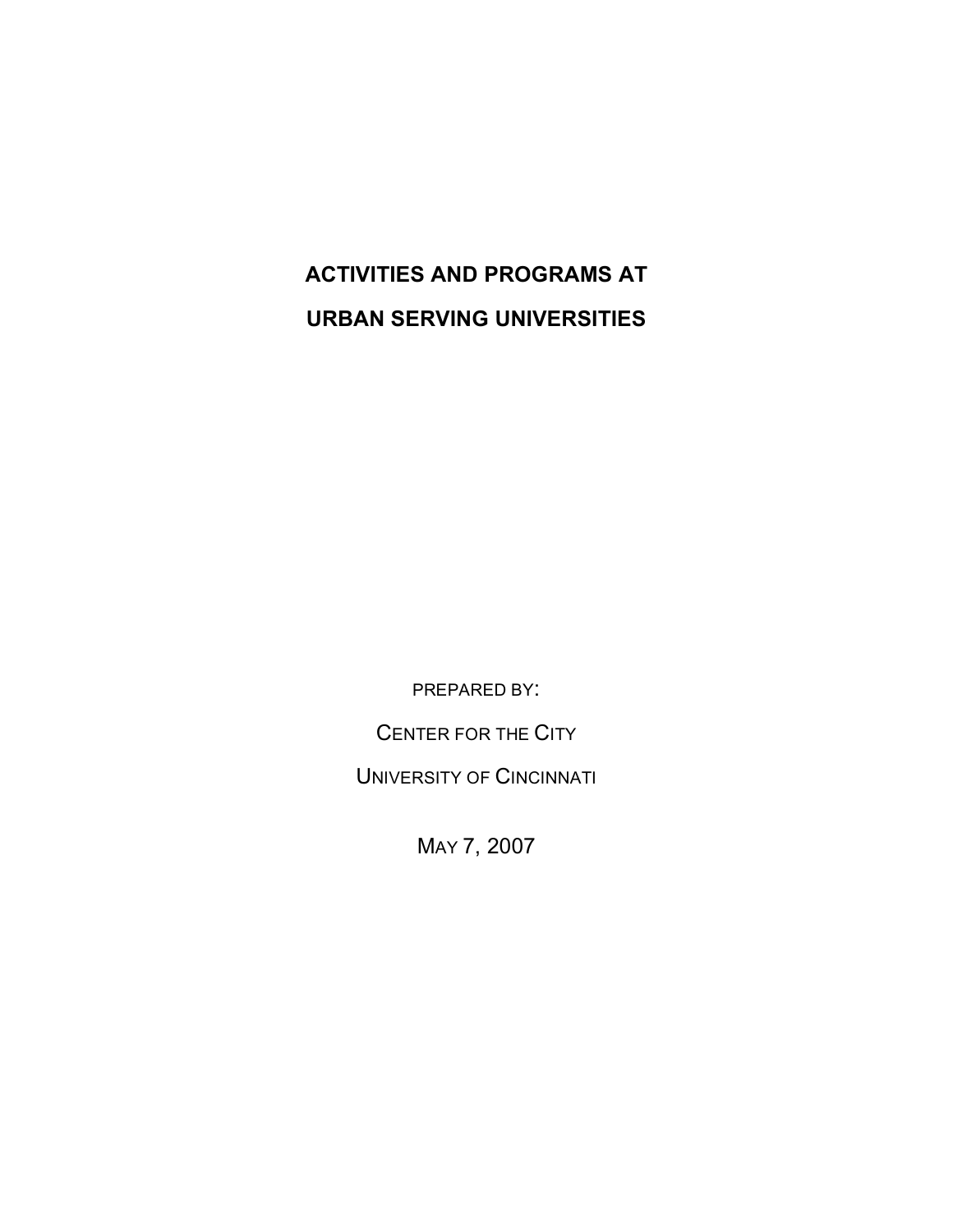# **TABLE OF CONTENTS**

| OVERVIEW OF THE ENGAGEMENT OF URBAN SERVING UNIVERSITIES3                                                                                                                                                                         |  |
|-----------------------------------------------------------------------------------------------------------------------------------------------------------------------------------------------------------------------------------|--|
|                                                                                                                                                                                                                                   |  |
|                                                                                                                                                                                                                                   |  |
|                                                                                                                                                                                                                                   |  |
| UNIVERSITY PROFILES                                                                                                                                                                                                               |  |
|                                                                                                                                                                                                                                   |  |
|                                                                                                                                                                                                                                   |  |
|                                                                                                                                                                                                                                   |  |
| University of Colorado at Denver and Health Services Center 12                                                                                                                                                                    |  |
|                                                                                                                                                                                                                                   |  |
|                                                                                                                                                                                                                                   |  |
|                                                                                                                                                                                                                                   |  |
| Indiana University - Purdue University Indianapolis 16                                                                                                                                                                            |  |
|                                                                                                                                                                                                                                   |  |
|                                                                                                                                                                                                                                   |  |
|                                                                                                                                                                                                                                   |  |
|                                                                                                                                                                                                                                   |  |
|                                                                                                                                                                                                                                   |  |
|                                                                                                                                                                                                                                   |  |
|                                                                                                                                                                                                                                   |  |
|                                                                                                                                                                                                                                   |  |
| $\mathbf{r}$ , and the contract of the contract of the contract of the contract of the contract of the contract of the contract of the contract of the contract of the contract of the contract of the contract of the contract o |  |

**APPENDIX: RANKINGS OF USUS BY ENROLLMENT, AREA POPULATIONS, AND LOCAL ECONOMIC IMPACTS.............................................................................................. 28**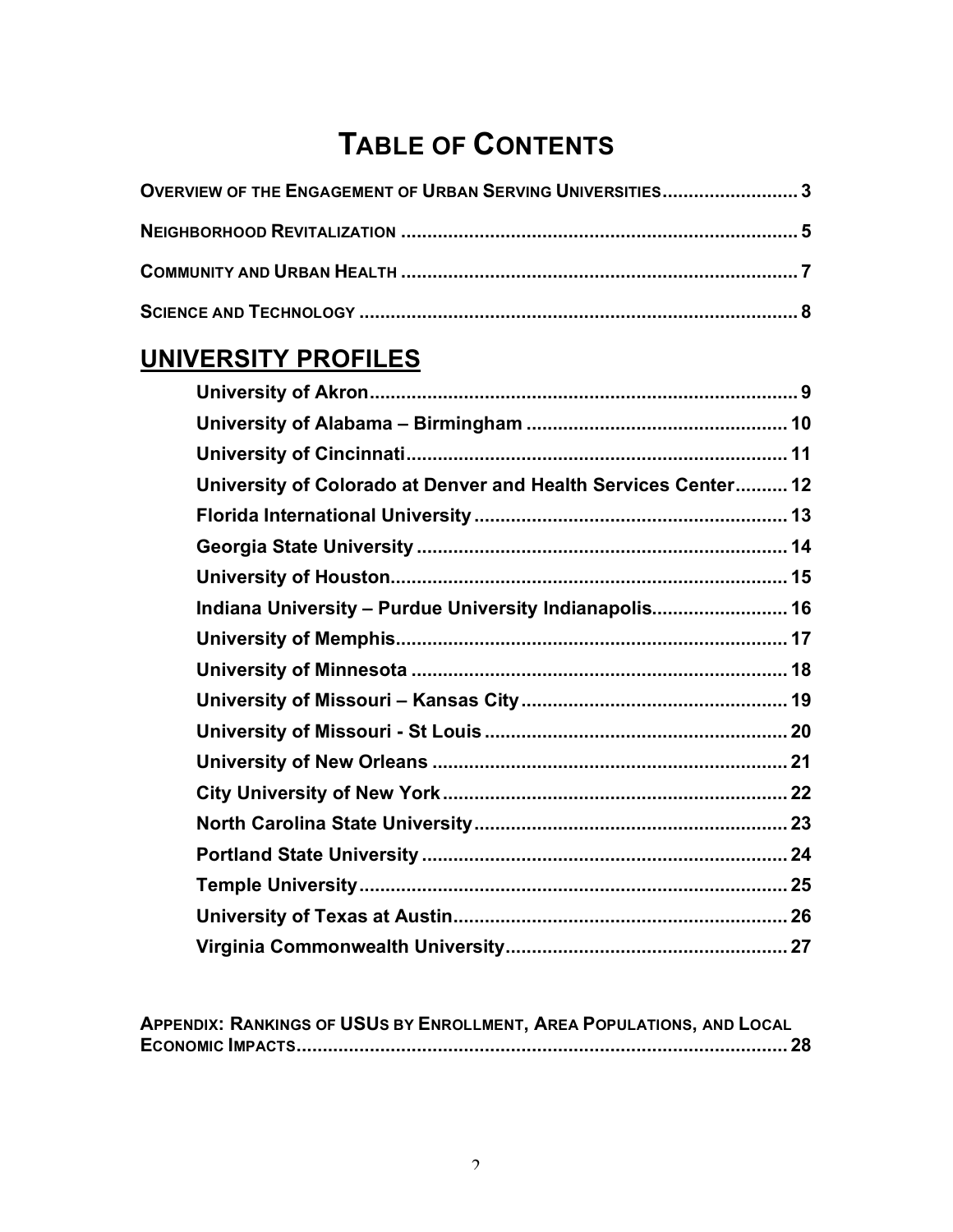#### **OVERVIEW OF THE ENGAGEMENT OF URBAN SERVING UNIVERSITIES**

Large urban Universities greatly impact cities' communities and have a responsibility to actively engaged and improve their urban environments. Urban Serving Universities embrace this responsibility. In 2006, the seventeen designated USUs had a combined economic impact of over \$50 billion in their communities.<sup>1</sup> The motto of one USU, Portland State University, exemplifies the agenda of this coalition of urban research universities: "Let knowledge serve the city."

Urban Serving Universities are leveraging their knowledge and resources to improve urban neighborhoods. The University of Akron has invested over \$300 million to revitalize 40 blocks surrounding campus. In twenty years, Temple University has committed \$500 million to local community projects. When the University of Minnesota builds its new football stadium, it will invest \$1.5 million in adjacent neighborhoods to offset any localized externalities. Indiana-Purdue University in Indianapolis has engaged WESCO-the coalition of Westside Indianapolis neighborhoods—in a rich, cooperative dialogue that has engaged communities, empowered neighboring communities to reach their highest point in decades, and fostered the formation of several new community development groups.

The spirit of volunteerism and community service among Urban Serving Universities is astounding. For example, over 8,000 students at The University of Texas at Austin provided three million hours of volunteer service to the Austin community. This translates to \$56 million of in-kind services that directly improve the University's

3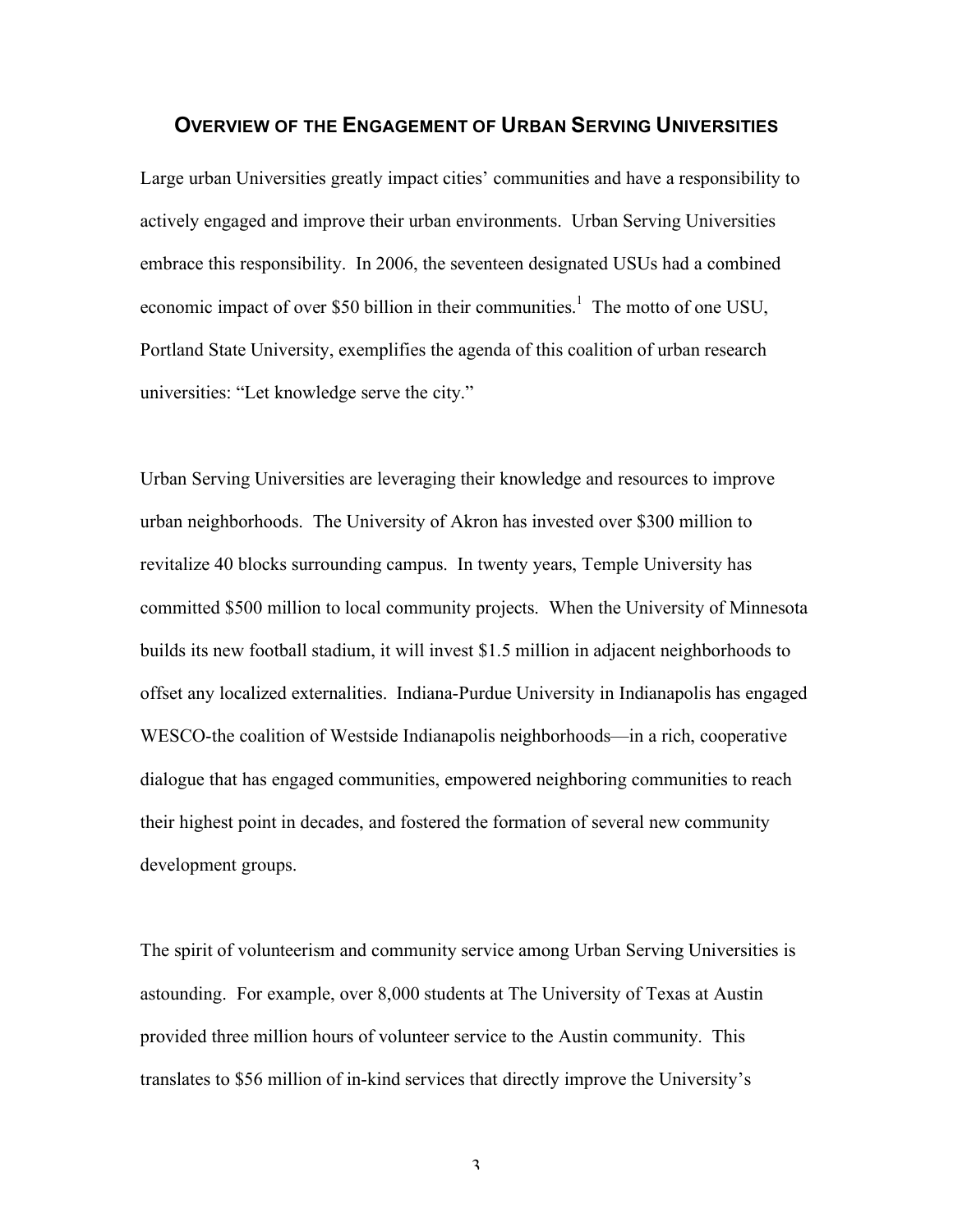community.<sup>2</sup> If each of the over 70 urban universities in the U.S. contributed this level of service, nearly \$4 billion in local, grassroots, community service would be generated.

Engaging our cities means preparing for the future. As hubs of science and technology, cities must be the centers of a nationwide effort to improve science and technology education. At the University of Missouri in St. Louis, an innovative program connects inner-city youth connect with students in four African countries to interactively study the sciences, embrace technology, and forge multiculturalism. At North Carolina State, a \$21.3 million program offers the best in science education to over 20,000 K-12 students and their teachers.

Effective urban progress means overcoming health disparities. Urban Serving Universities are committed to improving the health of our cities. The University of Colorado at Denver and Health Services Center provides \$60 million annually in care to citizens who would otherwise fall through the cracks of the health care system. The University of Cincinnati has opened the only diabetes center in the region and has received over \$10 million in funding to study diabetes and its relationship to genetics. In Portland, grassroots initiatives are empowering poor neighborhoods to take ownership of and find solutions to improve their community's heal

 $\frac{1}{1}$ <sup>1</sup> Combined economic impact represents the sum of each University's self-reported economic impact. Information availability and methodology varied. For sources and more information, see section !!!  $2$  One volunteer hour in 2006 valued at \$18.77 (source: http://www.independentsector.org/programs/research/volunteer\_time.html)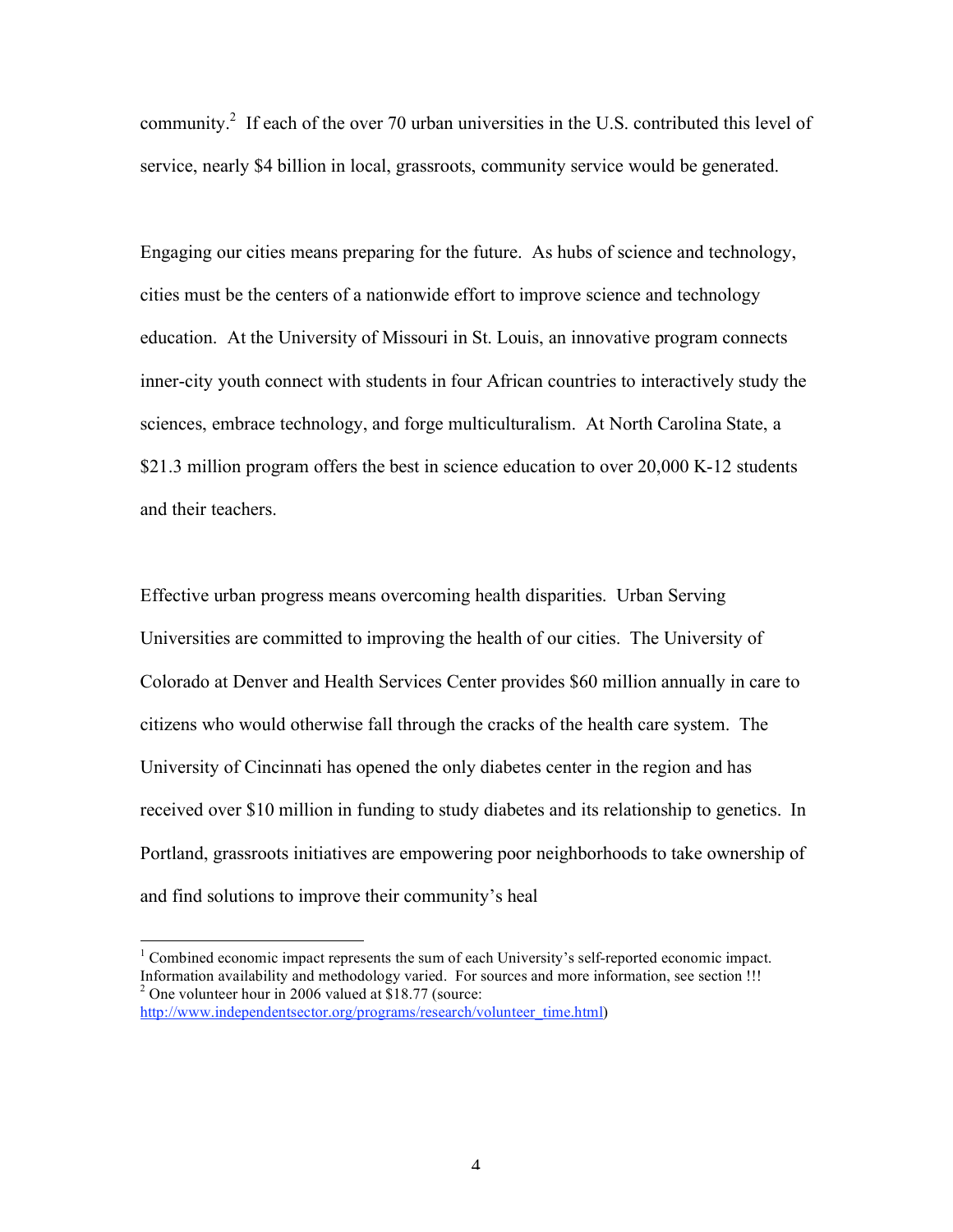### **NEIGHBORHOOD REVITALIZATION**

The **University of Minnesota** has been a good neighbor to adjacent communities. It is working on a state-level bill that would appropriate \$750,000 for a pilot study of the University's impact, both positive and negative, on its neighbors. Concerned about unforeseen effects from a new football stadium, the University has invested \$1.5 million in adjacent neighborhoods. The University is also engaged with local governments to develop an early childhood development research center in the troubled North Side neighborhood of Minneapolis.

The **University of Akron**, through its University Park Alliance has invested \$334.1 million into revitalizing 40-blocks of diverse neighborhoods surrounding the University in central Akron. Beyond real estate and business investments, UPA's community outreach arm serves the community with free health screenings, classes, tutoring, and more.

The **University of Cincinnati** is an active partner in over \$325 million in neighborhood revitalization in the six neighborhoods surrounding its campus. Based on a nationally acclaimed Master Plan, the projects will rejuvenate and reinvent not only the University, but a significant portion of Cincinnati's urban core. By partnering with the four largest employers in the Uptown region, the University helped to create an Uptown Consortium, a group dedicated to implementing and overseeing improvements and the rebirth of the Uptown neighborhoods.

Since 1984, and with the cooperation of over 850 community investors, **Temple University**'s reinvestment fund has committed more than \$500 million toward community investments. Today, the University is working with local stakeholders and investing nearly \$40 million in the revitalization of adjacent neighborhoods, bringing jobs and an improved quality-of-life to residents of impoverished Philadelphia communities.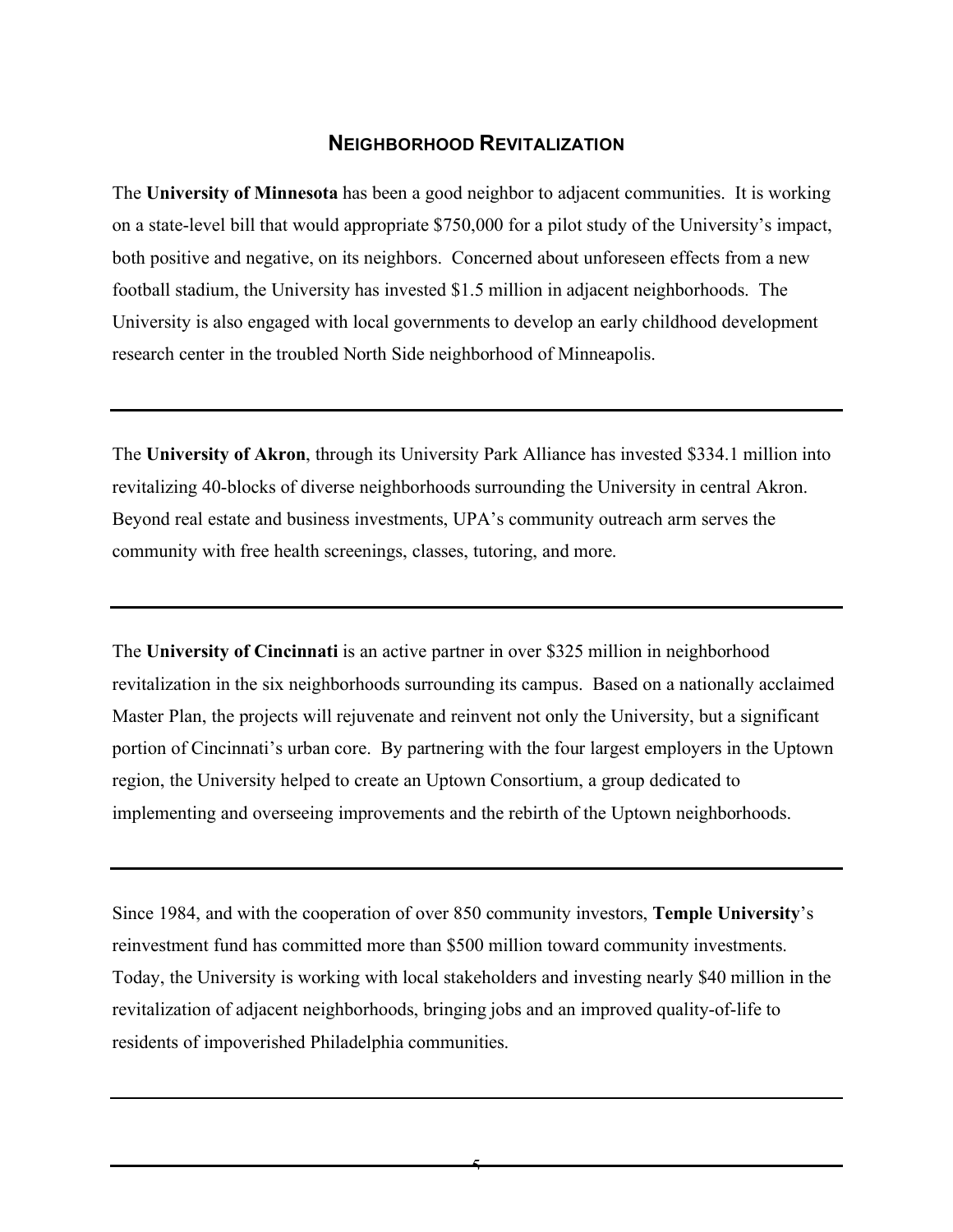After years of little interaction with surrounding communities, **Indiana University – Purdue University Indianapolis** committed its resources to helping improve these neighborhoods from the inside-out. In 1998, a long-term relationship was officially established between the Westside Cooperative Organization (WESCO) and IUPUI. Since then, a rich, cooperative dialogue has engaged communities and empowered neighboring communities to reach their highest point in decades. This partnership has also fostered the formation of several new community development groups.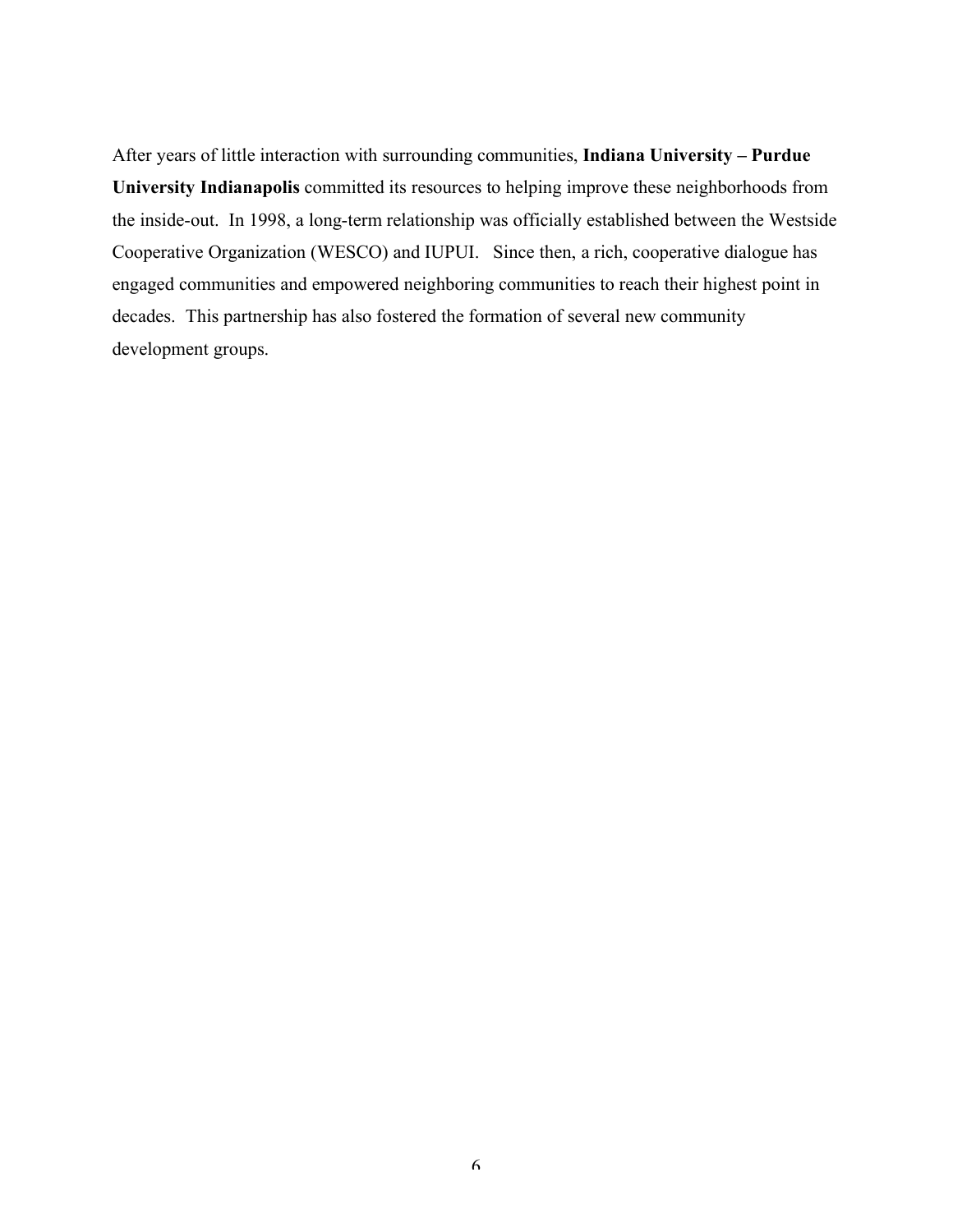### **COMMUNITY AND URBAN HEALTH**

The **University of Texas at Austin** was recently awarded \$50 million for the establishment of a Center for the Advancement of Healthy Living. Through research and community outreach, the Center is dedicated to reducing childhood obesity, an epidemic facing communities in Austin and around the country.

The **University of Colorado at Denver and Health Services Center** provides over \$60 million in annual care to people in the Denver area who cannot afford medical insurance. Over twenty programs offer medical services and partner with organizations throughout the community. Medical students, faculty, and volunteers have shown their commitment to promoting public health by volunteering over 22,000 hours annually to the community.

At **Portland State University,** the "Power for Health" partnership is engaging and empowering African-American and Hispanic communities to identify and address health issues within their own communities. Using popular education methodology, communities take ownership of and develop sustainable solutions to improve urban health.

**The City University of New York** recognizes the urban diabetes epidemic and sees firsthand its effect in New York City. With Federal, State, and University funding, the CUNY began a comprehensive and ambitious program to mobilize research, teaching, and service resources to improve the management and prevention of diabetes.

**The University of Missouri at Kansas City** provides \$5.5 million annually in free and reduced cost health care services to more than 60,000 patients who otherwise may never receive treatment.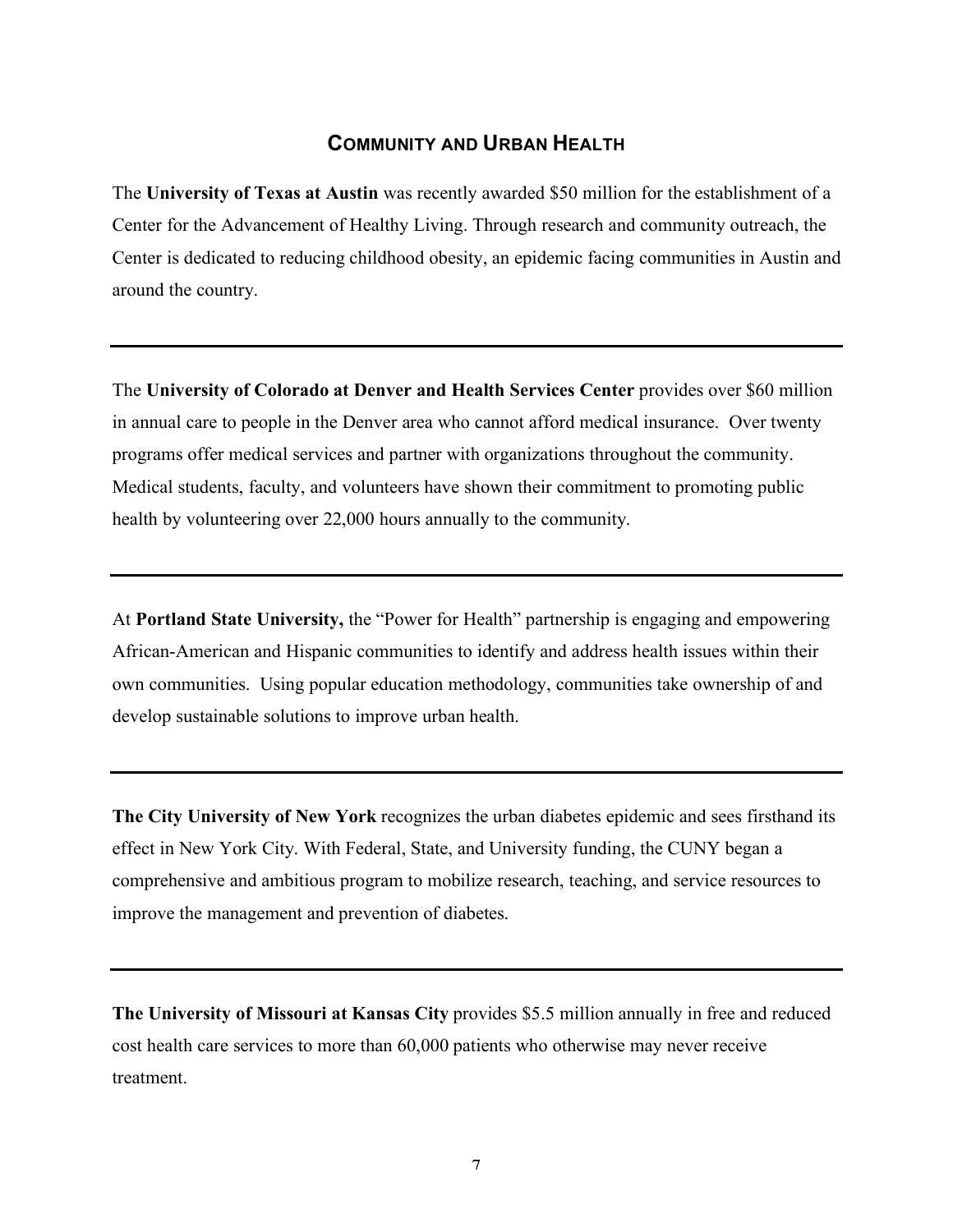### **SCIENCE AND TECHNOLOGY**

At the **University of St. Louis-Missouri,** an innovative program links the study of technology, science, and culture by virtually connecting youth from high-poverty neighborhoods in St. Louis with youth in four African countries. **UMSL** accomplishes this through partnerships with four local and four African schools, six local community groups, and members of the community, faculty, and staff.

The "Science House" at **North Carolina State University** improves knowledge of and interest in the sciences through innovative programs targeting K-12 students and teachers. As part of a \$21.3 million initiative, the Science House reaches helps prepares over 20,000 students each year to become the future leaders of technology.

**Florida International University's** Center for Diversity in Engineering and Computing prepares Miami youth to begin careers in science and engineering. The center prepares minorities and underprivileged youth to become scientists that will guide South Florida for years to come.

Recognized by the National Science Foundation as a model program, the \$1 million STEP (Science and Technology Enhancement Program) program at the **University of Cincinnati** addresses the increased need for educators in science and math. STEP provides valuable science education to K-12 students and encourages urban youth to pursue careers in the sciences. Faculty, graduate fellows, and existing teachers work together to develop inquiry-based science curriculum to be used by over 1000 local students.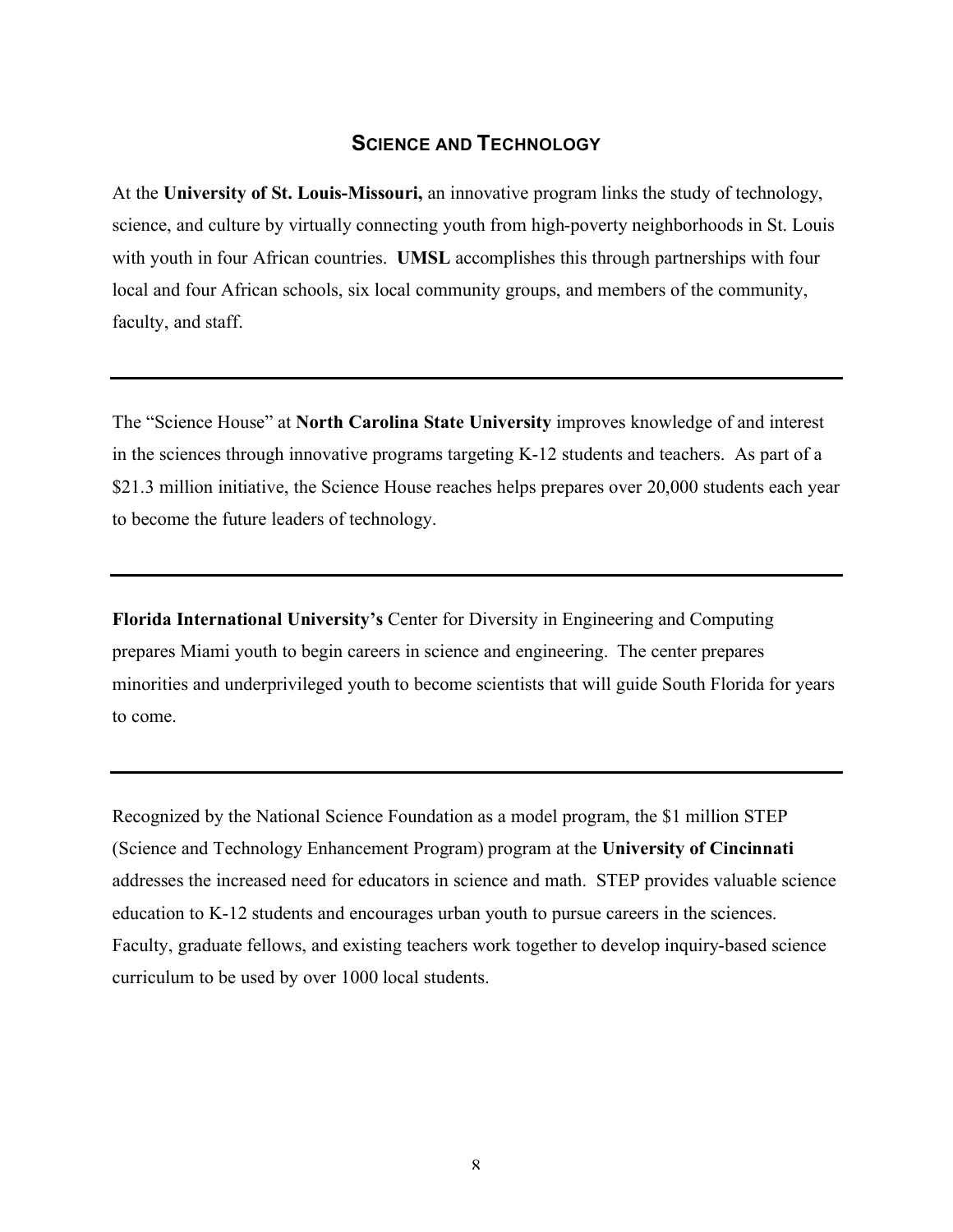# **UNIVERSITY OF AKRON**

### *Context*

University of Akron's 218-acre urban campus is located in south downtown and is the academic home of over 23,000 students. The Akron metro region is relatively small, with fewer than 700,000 residents, while the city itself is home to just over 200,000 people. The University is situated in University Park, a working-class neighborhood with a significant population of students and young professionals.

### **University Park Alliance**

http://www.upakron.com/ Contact: Ken Stapleton (330) 972-8859

The University Park Alliance (UPA) has invested \$334.1 million into revitalizing 40-blocks of diverse neighborhoods surrounding the University. Beyond real estate and business investments, UPA's community outreach arm serves the community with free health screenings, classes, tutoring, and more.

Beginning in 2006, lasting three years, and based on a \$400,000 COPC federal grant, UPA will work with 36 faculty members and engage students to work with 13 neighborhood groups in the spheres of economic development, neighborhood redevelopment, and education. UPA seeks to revitalize the University Park area as a "great place to live, study, work, shop and play through engaging the community and real estate investment." Tens of millions of dollars are being invested into the area through private firms and from the City of Akron. UPA and COPC efforts have been recognized in the media, national foundations, and by Ohio's Governor.

# **The Center for Literacy**

http://www.uakron.edu/colleges/educ/Lit/index.php Contact: (330) 972-7680

Through the College of Education, the Center connects faculty and students with local populations for the purpose of learning language. Through five programs which interface either directly with local populations or engage in institutional capacity building, students combine service learning with progress in their degree programs.

# **Recent Outreach Activities**

**UA Students Survey Habitat Site** – In the 9<sup>th</sup> Habitat for Humanity project since 2003, students of surveying and mapping researched two parcels of land. They discovered existing property boundaries and prepared the sites for inspection by the City before Habitat begins construction on new homes.

**This City Reads! –** In a fourth annual event, the University invited community leaders to read to more than 300 students from a local elementary school. Readers included the mayor and assistant mayor, school superintendents, college deans, hospital executives, and religious leaders. University staff and students also read to children throughout the day.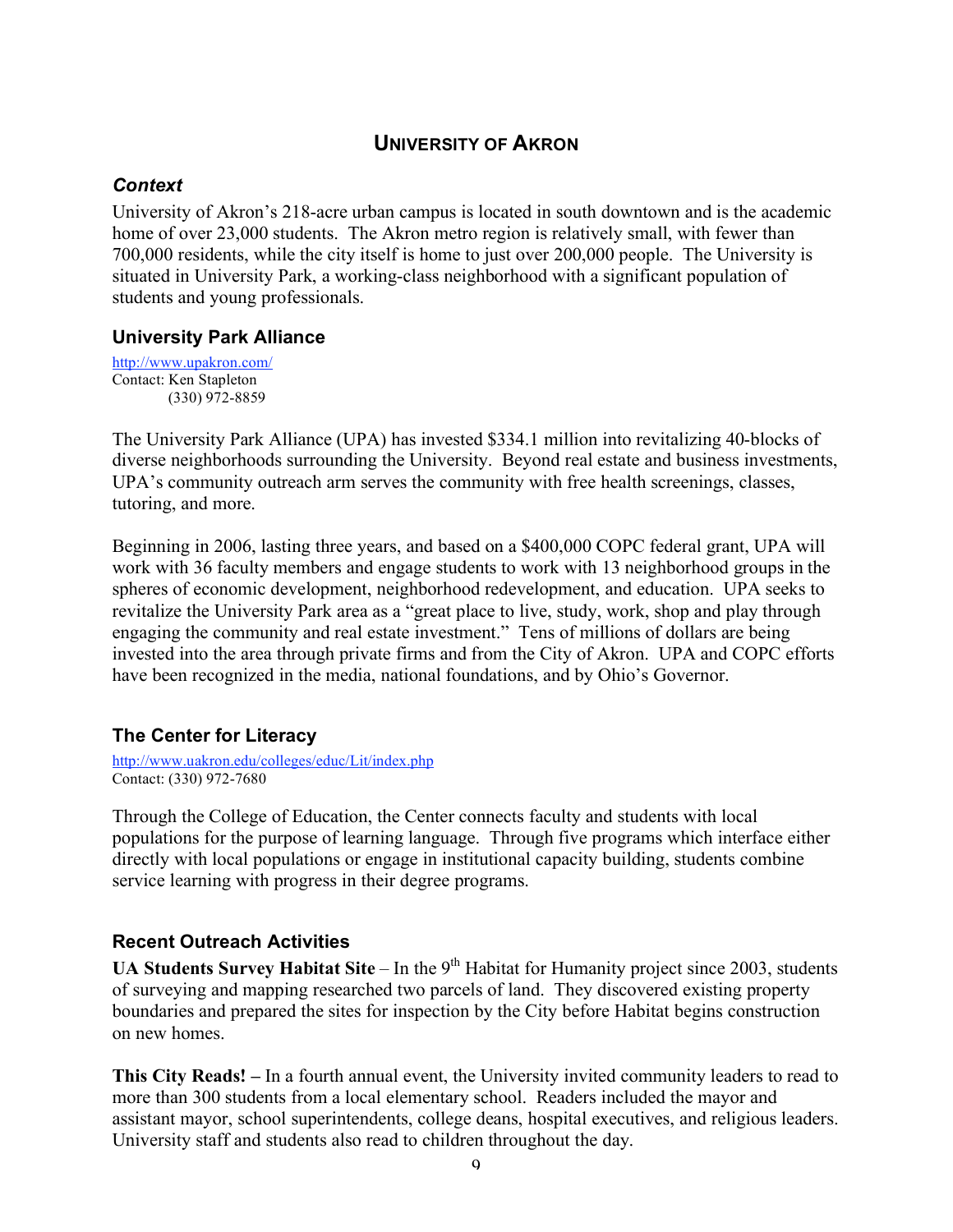# **UNIVERSITY OF ALABAMA – BIRMINGHAM**

### *Context*

UAB's 83-city-block downtown-Birmingham campus is the academic home to more than 15,000 students. The City is home to about 250,000 people while the metropolitan area has a population of 1.2 million. Social problems associated with urban areas exist in Birmingham, but mostly in outlying areas—the downtown area is relatively prosperous.

### **CORD – Center for Outreach and Community Development**

http://main.uab.edu/cord Contact: (205) 934-5171

CORD develops partnerships between the University and the Birmingham community, the City government, and the City School District. The Center provides finances on a competitive basis and through Center-directed initiatives. The Center has 19 active programs in the school system, ranging from an air quality study with middle school students to "BioTeach" graduate-level courses for local high school teachers.

### **Minority Health and Research Center, Community Outreach Program**

http://mhrc.dopm.uab.edu/outreach.html Contact: (205) 996.2880

The MHRC outreach programs works with various institutions and organizations to establish partnerships for research and actions that serve minority and underserved populations. Current programs include, among others: Building Healthy Communities, Community Health Advisors Fighting Obesity, and Deep South Network for Cancer Control.

### **Recent Outreach Activities**

**Free Health Screenings** – The UAB hospital routinely offers free health screenings to the Birmingham community. For example, in the 2006-2007 school year, UAB offered free screenings for depression and other mental health conditions as part of National Depression Screening Day. The UAB Otolaryngology Division offered free screenings for oral cancer and head and neck cancer as part of an international awareness week.

**Tornado Relief** – After a recent high school was devastated by a tornado, the department of education at UAB held a donation drive for school supplies requested by the high school, which was holding classes at a local junior college.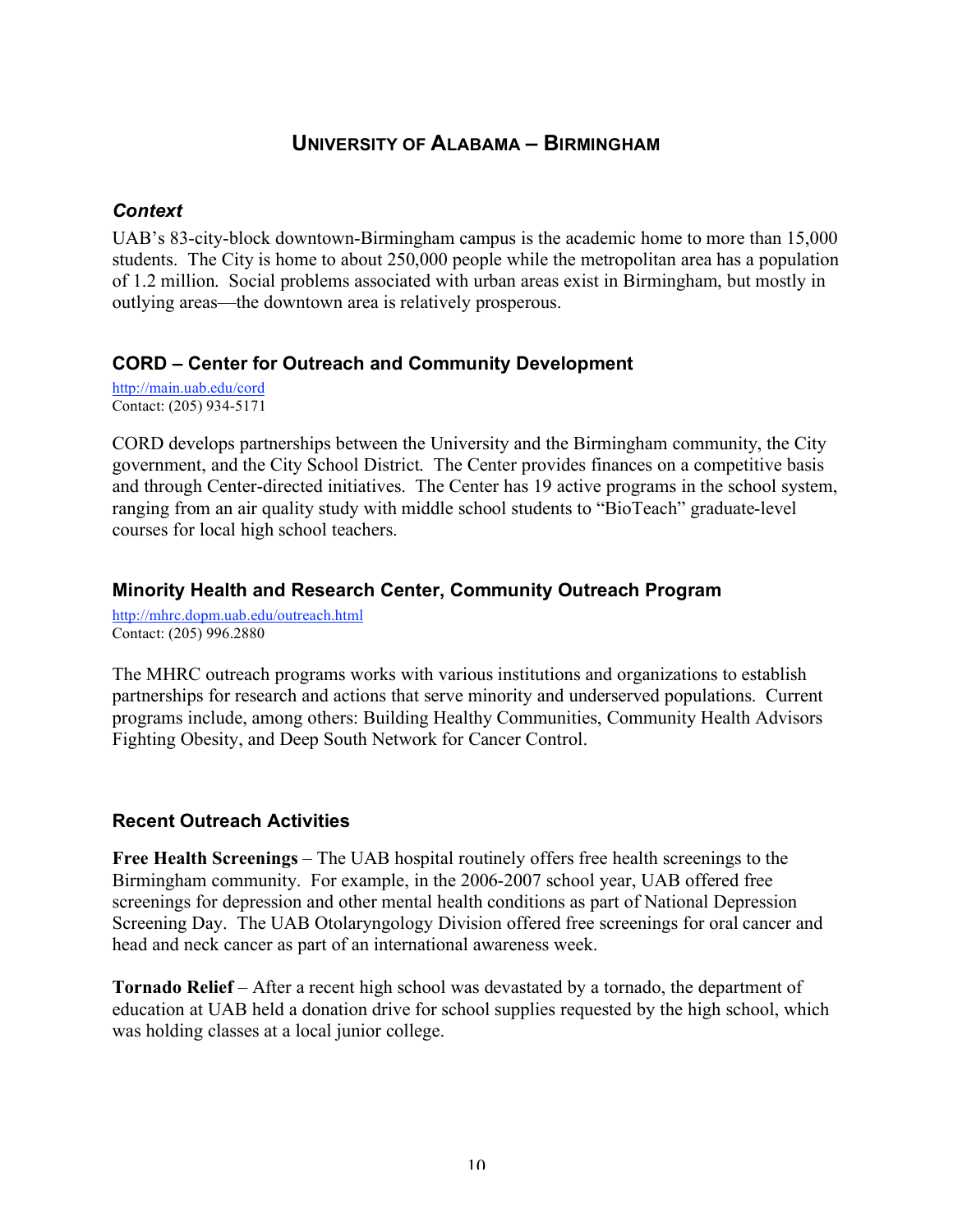# **UNIVERSITY OF CINCINNATI**

# *Context*

The University of Cincinnati's main non-medical campus is a 137-acres "superblock" surrounded by some of Cincinnati's most diverse and dynamic urban neighborhoods. The adjacent 57-acre medical campus is consistently rated as one of the top medical schools in the state. The City of Cincinnati is home to 331,000 people and more than 2 million live in the Cincinnati region.

# **Neighborhood Revitalization**

The University of Cincinnati is an active partner in over \$325 million in neighborhood revitalization in the six neighborhoods surrounding its campus. Based on a nationally acclaimed Master Plan, the projects will rejuvenate and reinvent not only the University, but a significant portion of Cincinnati's urban core. By partnering with the four largest employers in the Uptown region, the University helped to create an Uptown Consortium, a group dedicated to implementing and overseeing improvements and the rebirth of the Uptown neighborhoods.

# **Education Initiatives**

In 2006, the University of Cincinnati launched a first-of-its kind educational partnership. Called "Strive," the partnership brings fluidity to Cincinnati and Northern Kentucky's entire educational system by connecting institutions from pre-school through college. The program brings together non-profit, business, and governmental education and provides a roadmap that seeks to lead every student in the region on a path towards a college degree.

### **Initiatives for Urban Health**

The University of Cincinnati is at the forefront of confronting diabetes—a health care crisis that could, in the near future, affect 1 in 2 Cincinnatians who are African-American. The National Institute of Health awarded UC researchers \$10 million in grants for policy development relating to Diabetes and Digestive Kidney Diseases.<sup>1</sup> Through the human genome project, UC's Genomics Center was one of just eight institutions nationally to receive funding to study relationships between diabetes and genetics.<sup>2</sup>

The University's commitment to research and improving urban health problems serves the Cincinnati community as well. In 2004, the University opened a Diabetes Center, the only regional comprehensive center for adults with diabetes. Established in 1987, UC's Urban Health Project is a summer-long program that helps medical students understand the importance of providing better care to all segments of society. Through this and other programs, the University provides \$137 million in free health care to underserved populations.

1 http://healthnews.uc.edu/publications/deanslist/?/3442/ <sup>2</sup>http://healthnews.uc.edu/news/?/339/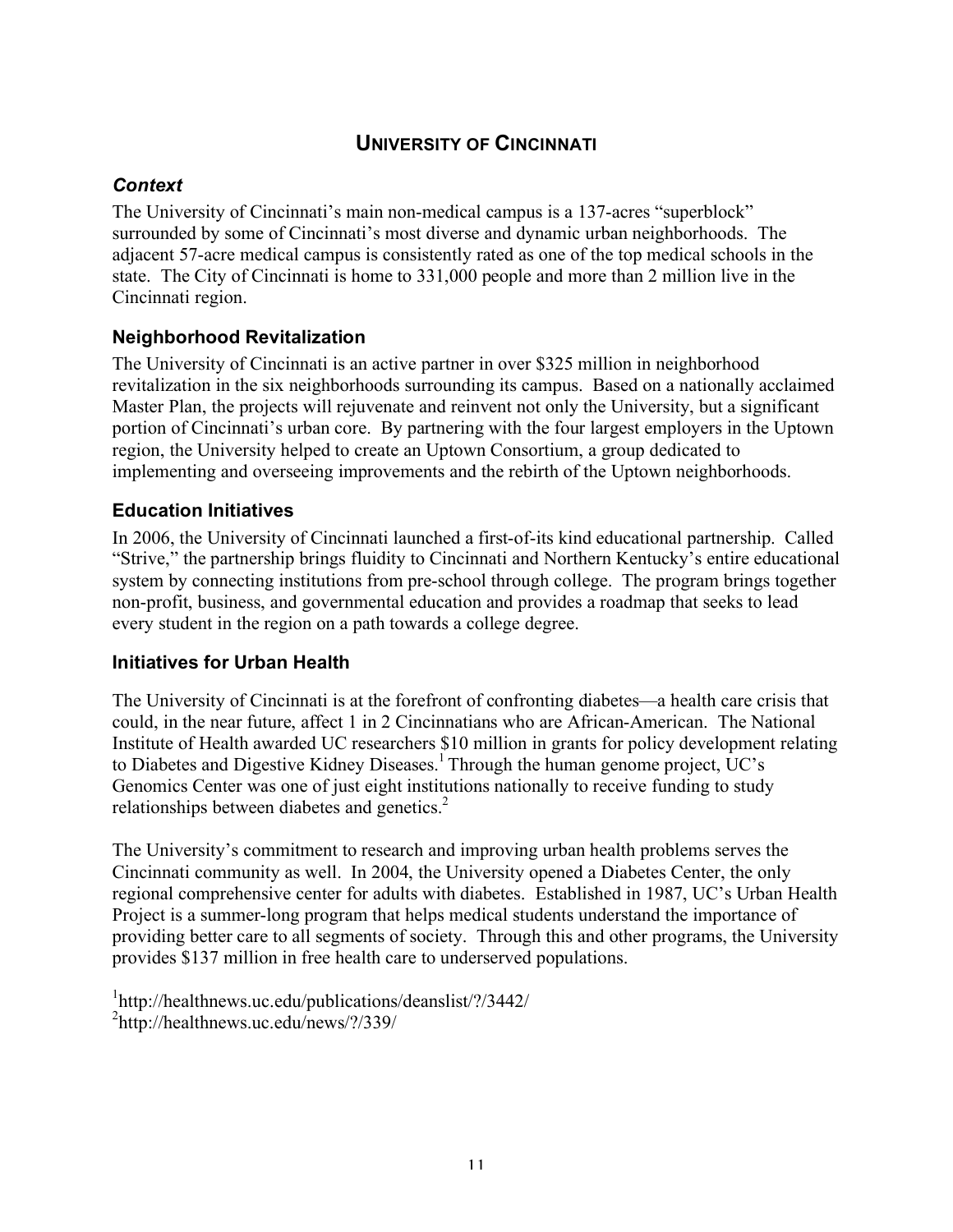# **UNIVERSITY OF COLORADO AT DENVER AND HEALTH SERVICES CENTER**

http://www.ucdhsc.edu/

### *Context*

In 2004, The University of Colorado at Denver and the University of Colorado Health Services Center merged into a single institution. The campus is comprised of three campuses and has a student body of around 27,000 students. Most undergraduates attend the downtown campus. UCDHSC is the top graduate-degree granting school in Colorado. Denver's population is just over ½ million people and the metro area is home 2.4 million people.

# **Community Outreach at the Health Services Center**

http://www.uchsc.edu/community/ Contact: (303) 372-0000

The outreach center provides health services and education programs at little or no cost to the community. The medical school, for example, has more than 20 health outreach programs ranging from clinics to a "mini-med school" lecture series. Participation is high, with an approximate 22,000 volunteer hours each year. The school provides over \$60 million in care for the medically indignant each year.

### **University Community Initiatives**

**"Urban Citizen" Service Course** – A course that has been offered in the political science department for over a decade, it combines academic work and lectures about the social issues surrounding poor and underserved portions of society with experience developing projects and working in impoverished communities. "Urban Citizen" students work with immigrant workers, American Indians, community groups, and others, with the goal of improving life for all segments of society. Many students continue volunteering at organizations such as these long after the course has ended.

**Salvation Army Eastside Clinic** – The program, active for about a decade, provides preventative medical care to former substance abusers in conjunction with a six-month residential rehabilitation program. The goal of the program is to provide needed health services to an underserved population while instilling a sense of community service and dedication to improving all segments of society.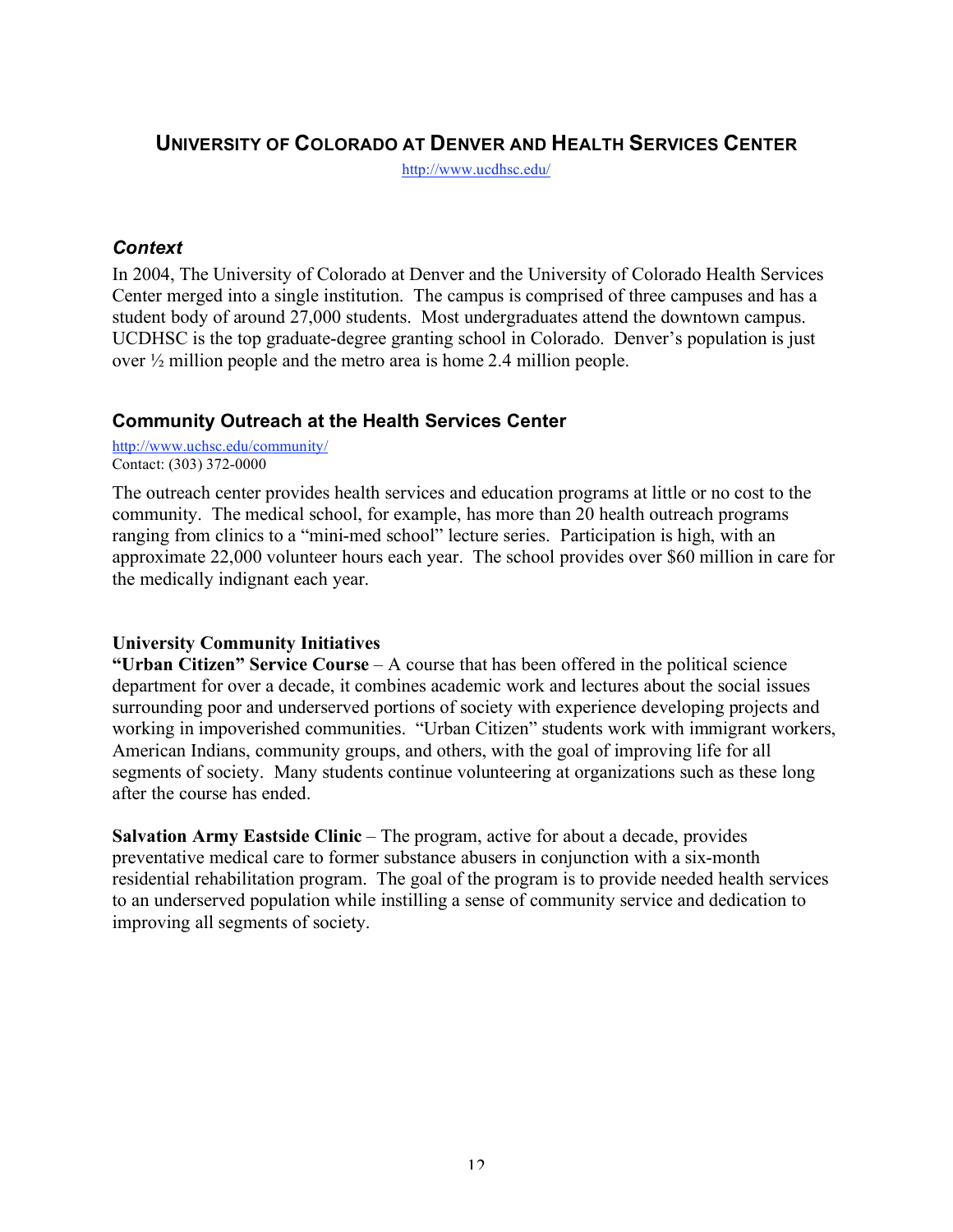# **FLORIDA INTERNATIONAL UNIVERSITY**

### *Context*

FIU's one-square mile campus is located about 14 miles west of downtown Miami, a city with a population of 400,000 in a metro region with 5.5 million residents. Enrollment at FIU is nearly 40,000 students and has increased significantly in recent years.

# **Center for Transnational and Comparative Study**

http://tcs.fiu.edu/ Contact: Sarah J. Mahler, Director (305) 348-6561

Through its business, media, and community outreach, the center provides academic support and research in response to local needs and national/international issues. This is accomplished through strategic partnerships with community organizations and with the multitude of state and federal agencies in Miami.

### **Volunteer Action Center**

http://www.fiu.edu/~vac/ Contact: Patty Temino, Assistant Director (305) 348-2149

VAC's mission is to help students and faculty realize their potential impact in the community, to provide opportunities for students to combine practice and theory through service learning, to use the FIU community as agents of change in South Florida, and to function as a liaison between the community and university. In 2006, for example, VAC sponsored and organized a "Dance Marathon" that rose over \$75,000 for Miami Children's Hospital.

# **College of Business Administration's Civic Engagement Initiative**

http://business.fiu.edu/service/ Contact: Dr. Bob Hogner (305) 348-2751

Civic engagement opportunities are integrated with the college's curriculum in management, accounting, and real estate, through a weekend BBA program, and through a dedicated service learning course.

### **Selection of Projects**

*Dress a Child for the Holidays* – an annual event where students work to provide homeless children with clothes.

*Partnership with the Miami Benefit Club* – students have volunteered over 1000 hours on various projects with a local food bank, habitat for humanity, the Miami Homeless Assistance Center, and others.

*Mentoring High School Seniors* – students establish one-on-one mentoring partnerships with high school seniors from a low-income neighborhood and help them study for the SAT, prepare for college, and prepare a strategic plan for college admission.

*Tax Help* – CBA students coordinated a program in conjunction with the IRS to provide tax-assistance to low-income tax-filers.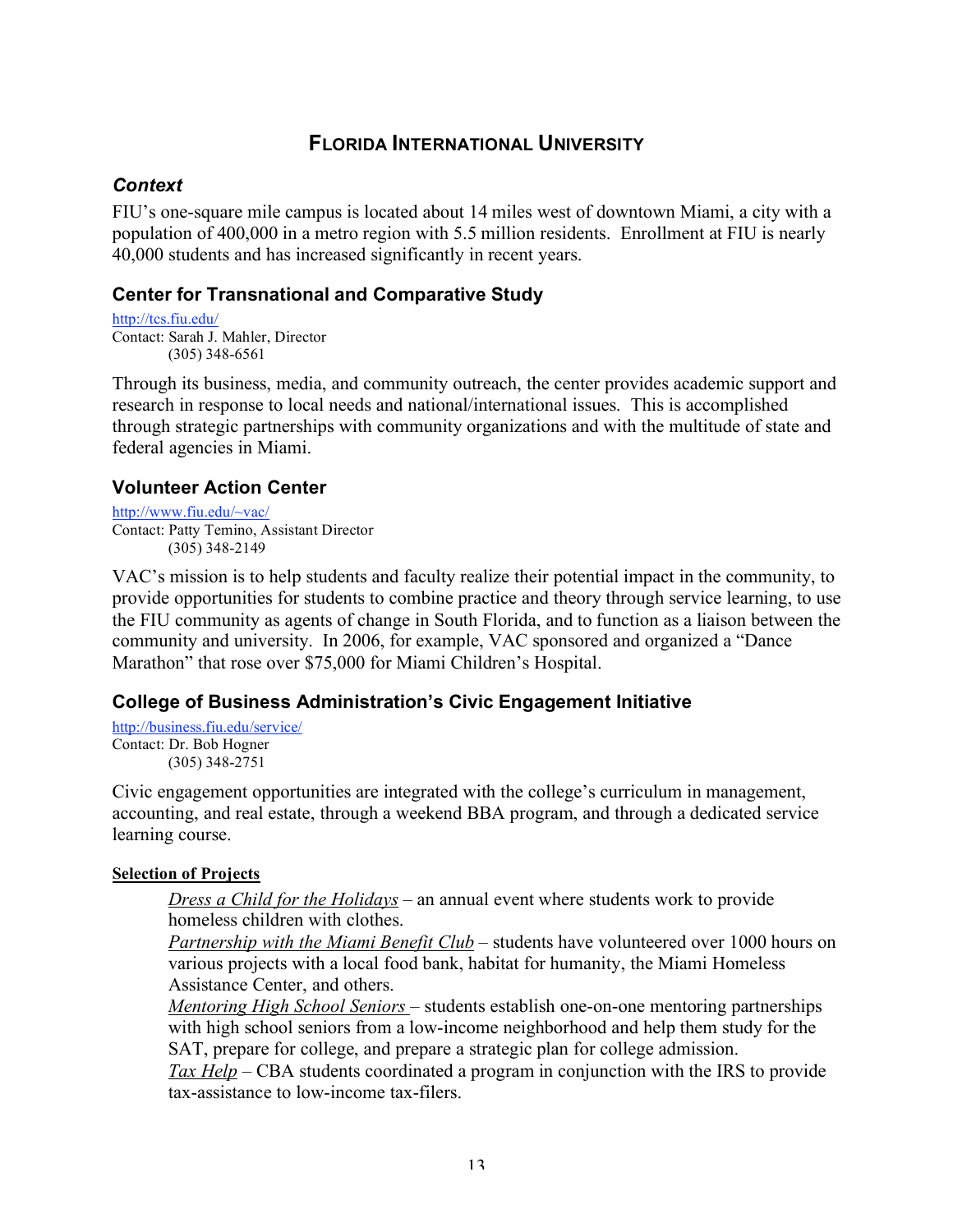# **GEORGIA STATE UNIVERSITY**

### *Context*

GSU's campus is located in downtown Atlanta, a city of nearly 500,000 people in a metropolitan area of 5.1 million. GSU, an Urban Research University, enrolls 26,000 students.

### **The Neighborhood Collaborative**

http://www.gsu.edu/~wwwtnc/

In 1992, Former President Carter established an initiative known as The Atlanta Project, which was transferred to GSU in 1999 and is currently housed within TNC. TNC seeks to build community capacity by partnering with neighborhoods and organizations, which it accomplishes largely through three neighborhood offices in the Atlanta area, which provide resources to neighborhood residents. Secondly, TNC seeks to focus on research and teaching opportunities afforded through community outreach and has an aggressive master plan to revitalize George State's neighborhood. Finally, TNC seeks to improve the low income residents' access to needed human services through collaboration and partnerships between service providers and communities.

#### **TNC Programs**

A significant portion of GSU's outreach is achieved through programs at TNC. Eight separate programs focus on different demographics within the community. The **Retired and Senior Volunteer Program (RSVP)** matches people 55 an older with service and volunteer opportunities within their communities. Through the **Foster Grandparent Program**, people over 60 provide assistance to children with special needs, therefore providing what would be a costly service to children from low-income families. TNC's **Weed and Seed Program** brings together law enforcement, parents, and Atlanta schools to reduce truancy in target communities. **Fatherhood Services** are available to parents without legal custody to their children and provides courses and support to non-custodial parents. The program also researches client needs and maintains a tracking system to link clients with external services.

Other projects of TNC projects work with residents in extremely poor neighborhoods facing gentrification; one program helps provide access to health services to poor and uninsured Atlanta residents, and another offers a variety of services to senior citizens.

# **Office of Community Services**

http://www2.gsu.edu/~wwwcsl/ Contact: (404) 463-9043

The office promotes volunteerism among students, faculty, and staff by connecting them with opportunities to serve. The office maintains a database of volunteer opportunities and community service internships for most academic majors. Students can work with Hands-On-Atlanta, a local non-profit, for major projects around Atlanta or volunteer for events such as food service outreach or tutoring low-income children.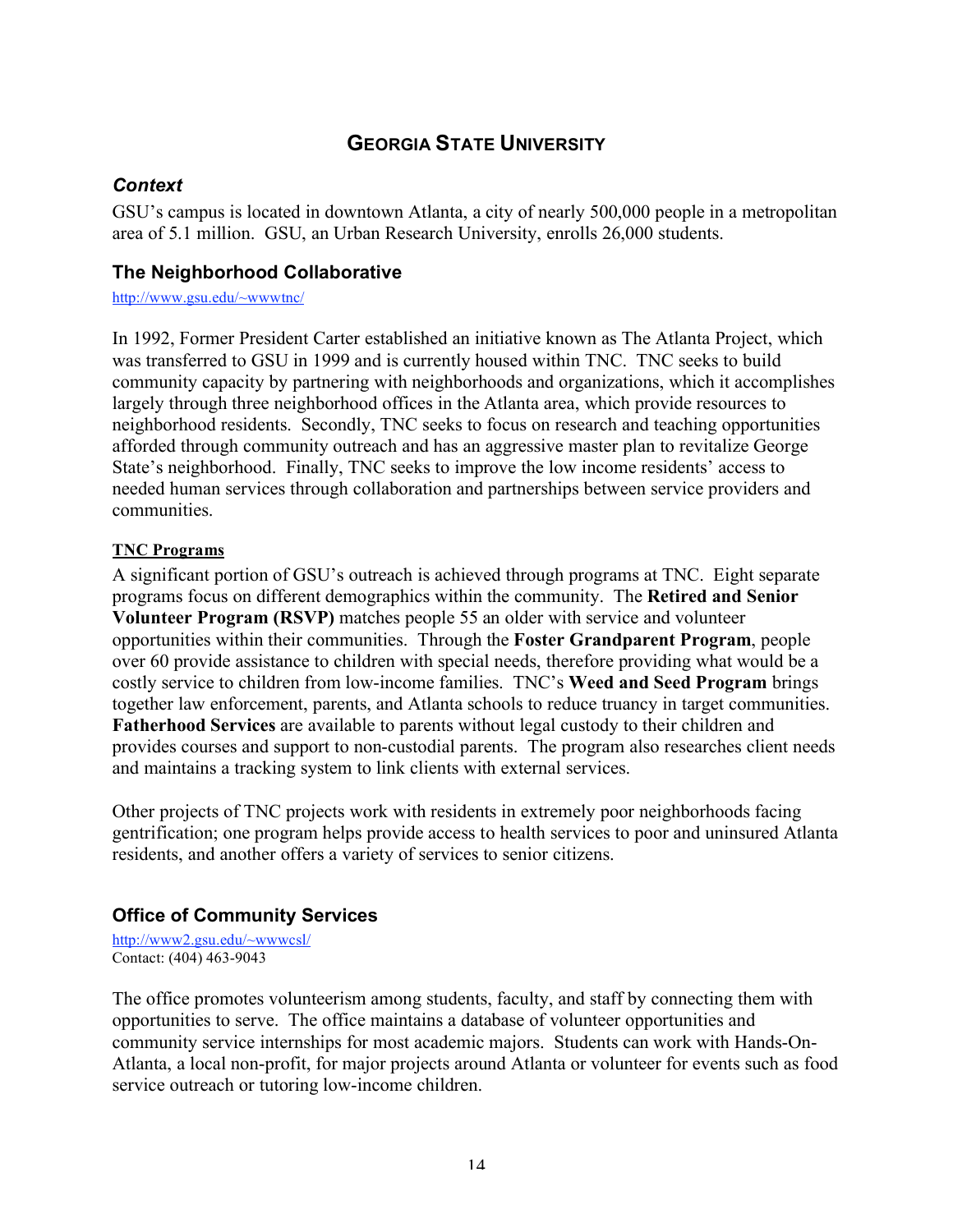# **UNIVERSITY OF HOUSTON**

### *Context*

The University of Houston's dense one-square mile campus is situated about three miles southeast of downtown and has enrollment of 35,000 students. With over 2 million people, Houston is the nation's fourth-largest city.

### **Metropolitan Volunteer Program**

```
http://www.uh.edu/mvp/
Contact: Dona Suttajit, Director
        (713) 743-5200
```
The primary vehicle through which the University is engaged with the community, the MVP program links students, faculty, and staff with the Houston community by providing volunteer opportunities through specific programs or linking individuals with community opportunities. Among the currently active MVP programs are:

Adopt-a-Block: a program in which volunteers to regularly help clean the city block that has been "adopted" by MVP. Spring Break Urban Experience: an intensive week of urban service activities in the Houston area. Participants volunteered in a different social-concern area each day.

### **Center for Public Policy**

http://www.uh.edu/cpp/ Contact: LaDonna Hogan (713) 743-3976

The center serves as an impartial research institution for areas of concern to Houston communities. The center gathers public opinion information on issues of urban revitalization, health care, and other policy issues. It has also been contracted by the state to evaluate education programs within Houston, and performs economic and housing data analyses for the region. A current research initiative of the CPP is to study police taser usage by, e.g., cross-referencing spatial taser discharge data with community and neighborhood profiles and demographics.

# **Recent University Initiatives**

**Reach Out to Dropouts -** The University worked with the Houston School District to encourage dropouts to return to school in the third annual "Reach Out to Dropouts Day." In 2005, more than 1,500 volunteers helped immediately bring back 49 students; overall, 1,300 students returned to school and 207 graduated.

**Operation School Supplies** – The 15th annual 2006 school supply drive, led by the Alumni Organization partnered with Coca-Cola, sought to raise more than \$150,000 in cash and school supplies through an on-campus and community drive, supported by local TV and Radio Affiliates, the Houston Astros, and local newspapers.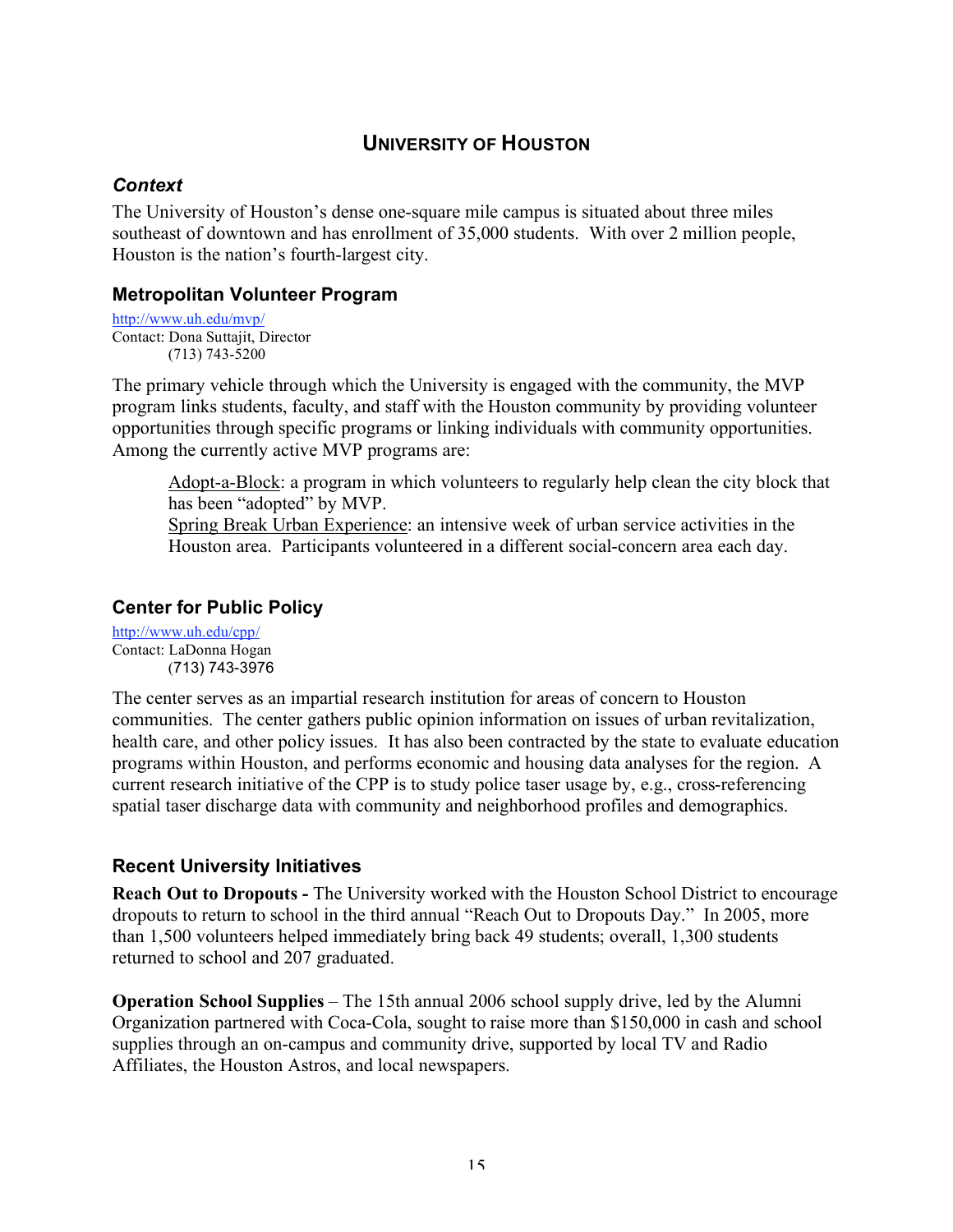# **INDIANA UNIVERSITY – PURDUE UNIVERSITY INDIANAPOLIS**

### *Context*

Located in Indianapolis, the Purdue / Indiana University merger institutions has undergraduate and postgraduate enrollment of nearly 30,000. The 510-acre campus is located just West of downtown.

### **Center for Service and Learning**

http://csl.iupui.edu/ Contact: (317) 278-2662

All of IUPUI's community involvement activities occur under the umbrella of the Center for Service and Learning. CSL is comprised of four offices: The Office of Service Learning, The Office of Community Service, The Office of Neighborhood Partnerships, and The Office of Community Work Study.

### **IUPUI-WESCO Partnership**

Though IUPUI does not directly contribute money to the city or its development, it partners with organizations, community groups, and the city for various projects. Perhaps its most influential partnership is with the Westside neighborhoods in urban Indianapolis. In 1998, a long-term relationship was officially established between the Westside Cooperative Organization (WESCO) and IUPUI. Since then, a rich, cooperative dialogue has engaged communities, empowered neighboring communities to reach their highest point in decades, and fostered the formation of several new community development groups.

### *Recent Initiatives*

**\$2.5 Million Mental Health Study -** IUPUI is beginning a \$2.5 study to evaluate the effectiveness of Assertive Community Treatment (ACT) for individuals with severe mental illnesses. IUPUI will evaluate ACT's success in helping mentally ill individuals find meaningful lives that contribute to society rather than only needing its services.

**Participation in the STEM Initiative** – Focusing on Science, Technology, Engineering, and Mathematics, IUPUI will work with other institutions nationwide in a long-term effort to increase the enrollment of minority and disadvantaged populations in scientific programs.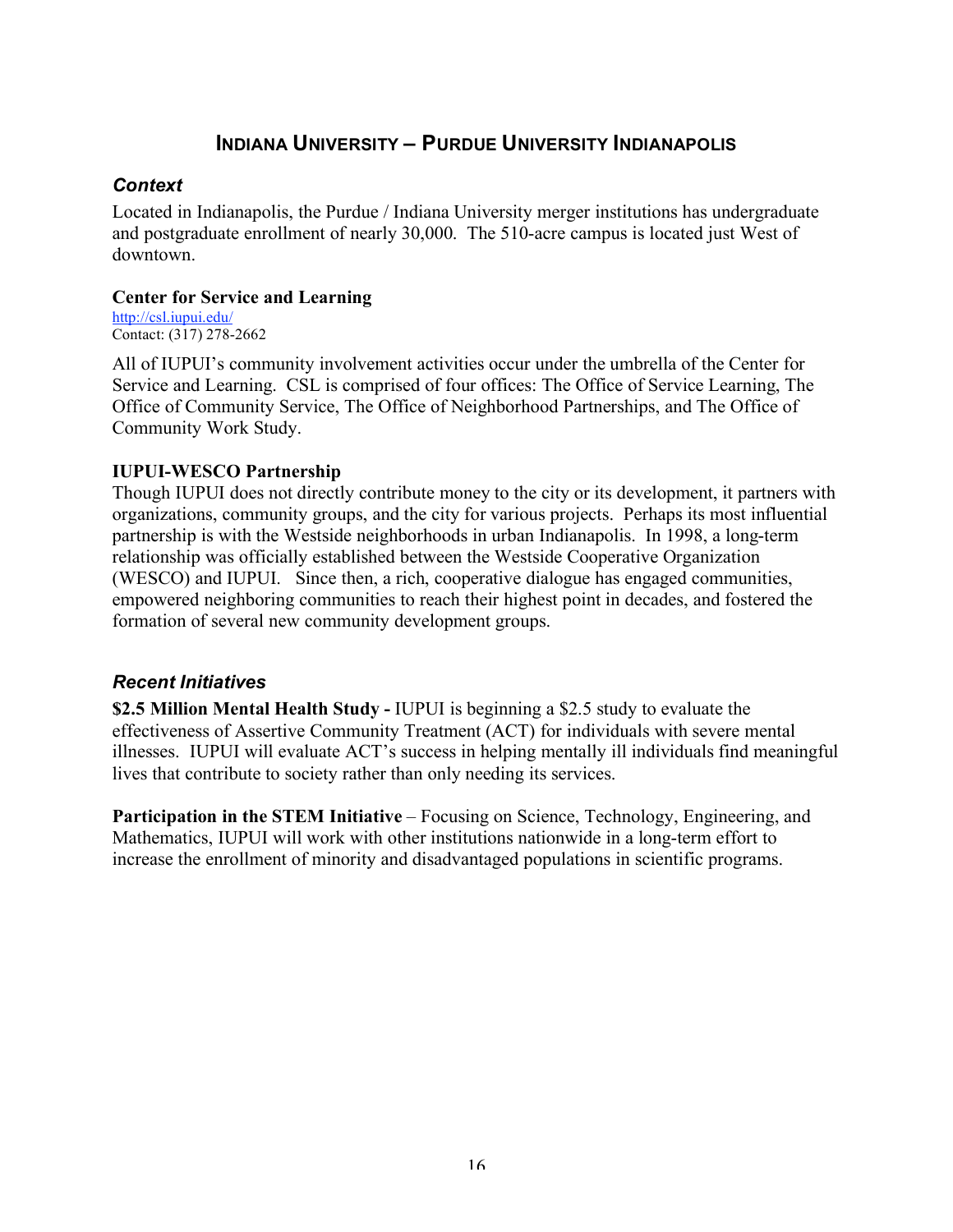# **UNIVERSITY OF MEMPHIS**

### *Context*

University of Memphis's approximately two-square mile campus is situated just over seven miles east of downtown Memphis. Metropolitan Memphis has a population of 1.25 million, about half of whom live in Memphis proper. Enrollment at UM, located in Memphis' Hickory Hill neighborhood, is around 20,000.

### **Regional Economic Development Center**

```
http://cas.memphis.edu/planning/redc.htm
Contact: Steve Redding, Director
        (901) 678-2056
```
The center provides outreach through professional support and technical assistance in the field of economic development planning in central and western Tennessee. In addition, REDC has dozens of publications available and is a central source for connections to regional planning resources available throughout the University.

### **Community Service Division**

http://saweb.memphis.edu/Leadership/CommunityServ.html Contact: (901) 678-8679

Partnering with http://volunteermemphis.org , the community service division organizes and encourages student community service. Student Advocating Services (SAS) provides community service opportunities to students, staff, and faculty. Program example include "Service on Saturday" and an "Alternative Spring Break," in which dozens of student volunteers spent spring break building a house for a family in need.

# **Center for Community Health**

http://cch.memphis.edu/communityoutreach.html Contact: Billy Mac Jones (901) 678-1714

The center's mission is to improve health and quality of life for citizens of Memphis' Shelby County. It is a collaborative effort between five University Colleges and fosters cooperation between researchers and community health groups, advocate for local policy development regarding community health needs, and increase research capacity. Recent community outreach programs include a "stop-smoking" clinic and a partnership with "Tennessee on the Move," a group which encourages increased physical activity in Memphis communities.

# **Recent University Initiatives**

**TRIO programs** – Through a federal grant, UM's Student Support Services (SSS) serves 160 at-risk youth by providing services such as tutoring, personal finance counseling, career counseling, assistance in applying to and visiting colleges, and assistance in applying for financial aid. Of the 160 youth who enrolled in the program in 2005, 85 percent remain enrolled and have indicated their intention to complete a bachelor's degree.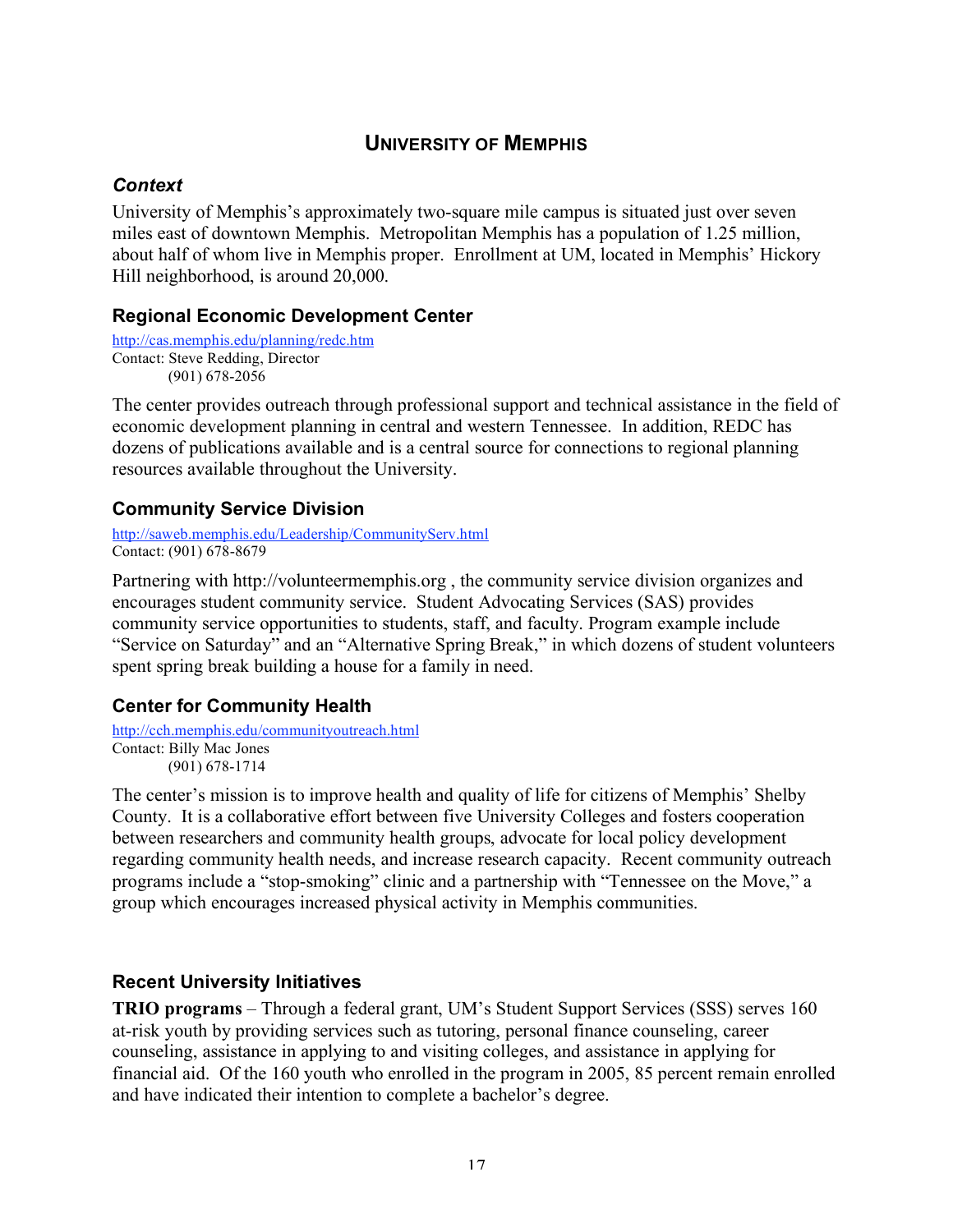# **UNIVERSITY OF MINNESOTA**

### *Context*

The University of Minnesota has 50,000 students at its St. Paul and Minneapolis Campuses, which are linked by a dedicated bus route. The more urban campus is located downtown in Minneapolis, a city of 350,000 in a metropolitan area of nearly three million people.

# **Community Connections**

#### http://www1.umn.edu/twincities/05\_community.php

The University of Minnesota has a wide array of community linkages and programs. Logically, community programs are separated into agriculture and environment, business partnerships, youth and education, and economic and community development. Within each area, the University provides academic, community, and program resource information, so that area groups or individuals can quickly find the programs or linkages which they seek.

# **COPE – Council on Public Engagement**

#### http://www.engagement.umn.edu/cope/

COPE seeks to institutionalize public engagement among faculty, staff, and students. COPE brings together researchers and community members, politicians and administrators, to encourage and development public engagement at all University levels.

### **Office for Business and Community Economic Development**

#### http://www.ced.umn.edu/

The office's mission is to contribute to the economic growth and development of the region by partnering and collaborating with government, business, and community organizations. The office promotes business opportunities, provides technical support, and implements strategic programs, such as small business development, executive leadership, and management assistant for small business, to improve area communities and quality of life among residents.

### **Children, Youth, and Family Consortium**

#### http://www.cyfc.umn.edu/

The consortium functions to build networks within the University and community, bridge the gap between theory, practice, and disciplines, and foster communication and act as an information source. The consortium is well-connected with a variety of government organizations and nonprofits that address issues of early childhood development, continued student development, family relationships, and intergenerational and senior issues.

# **Recent Initiatives of the University**

**Volunteer for Tickets –** the Minnesota Student Association gave two "Guster" concert tickets to each student who volunteered more than 20 hours of community service in the Twin Cities.

**First Annual Public Engagement** Day was a daylong session to provide a deeper understanding of the meaning of public engagement, community and university initiatives, and to cultivate new relationships among businesses, the university, and the community.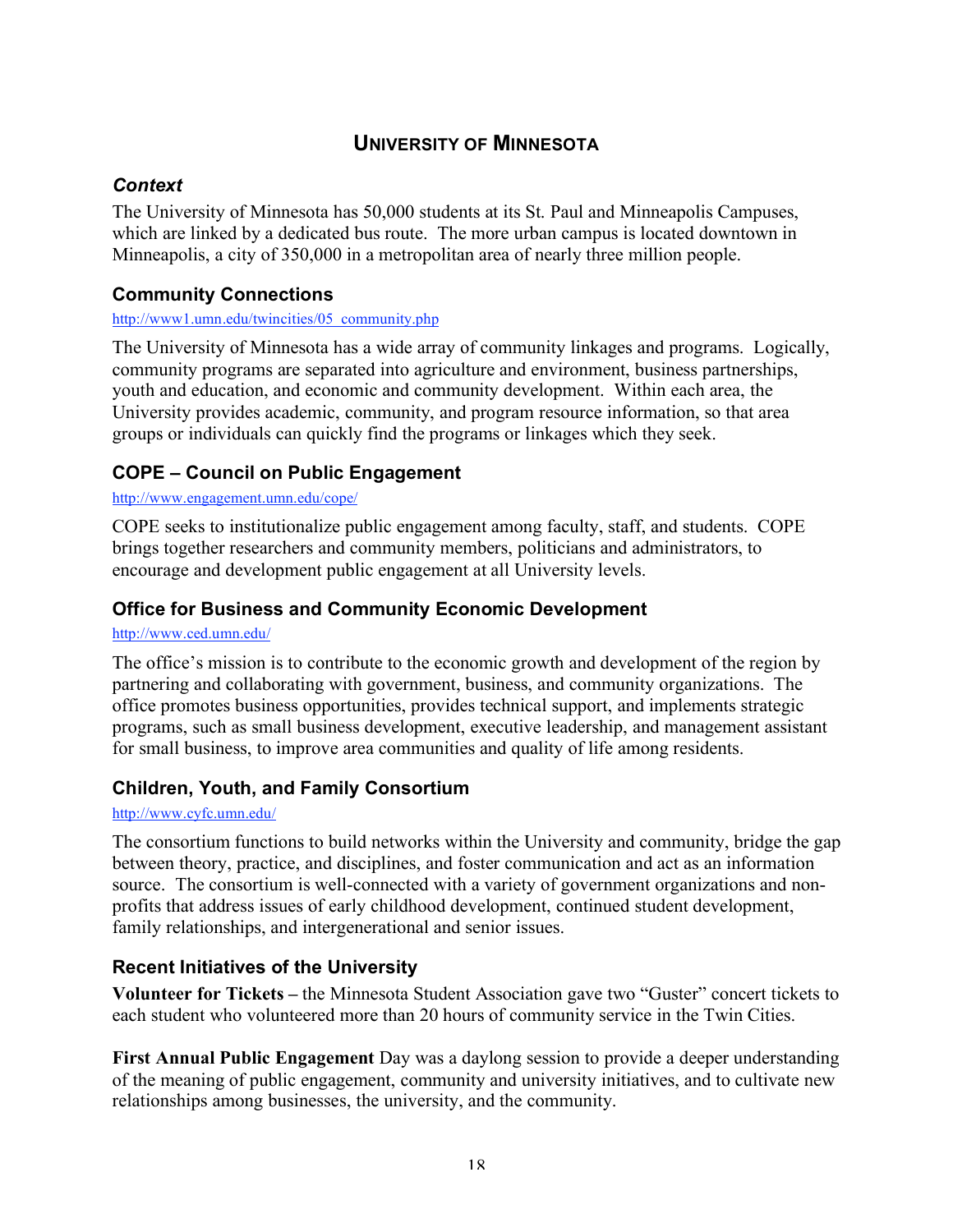# **UNIVERSITY OF MISSOURI – KANSAS CITY**

### *Context*

UMKC's campus in the Rockhill neighborhood of Kansas City is attended by nearly 15,000 students. The campus is about seven miles south of central downtown. Kansas City has a population of 450,000; the metropolitan area is home to nearly 2 million residents. Like many American Cities, Kansas City's urban areas suffered years of neglect and only recently have been experiencing significant redevelopment.

### **Department of Community and Public Affairs**

http://www.umkc.edu/community/ Contact: Mary Larson Diaz, Assistant Vice Chancellor for Community and Public Affairs (816) 235-1046

The department projects the goal of UMKC to create a "University without borders" that is a functional and integral part of the city. The department communicates with public officials and builds relationships between the University and a variety of community sectors. The department overseas a variety of community-relations offices, community services (including *Center for the City,* the school's service learning department, and the campus master planning initiative.

# **Institute for Urban Education (IUE)**

http://iue.umkc.edu/ Contact: Tonya Bobbitt (816) 235-2472

IUE is an undergraduate program at UMKC that leads to an elementary or middle school education degree focusing on literacy, math, and science. The program focuses on training students to teach in an urban setting, and scholarships are available to students who make a commitment to teach in an urban school after graduation. IUE regularly works with the community and is dedicated to promoting social justice and multicultural education.

# **Recent Initiatives of the University**

Sally Ride Festival – The festival, hosted on the UMKC campus, brought together hundreds of girls to see example of women in technology and sciences, in order to promote the field among today's students. Sally Ride, the first woman in space, was the event's keynote speaker.

**Black Family Technology Awareness Week 2007** – Led by the Black Family Technology Awareness Association of Kansas City, UMKC is sponsoring a weeklong effort that focuses on raising awareness about the digital divide facing many black families and leveraging resources to promote the advancements associated with technological literacy, such as employment, health care, education, and home-ownership.

**Pre-Preliminary Mayoral Forum** – UMKC, in cooperation with local neighborhood associations, invited mayoral primary candidates to a forum to discuss issues of quality of life and the racial divide in many Kansas City communities.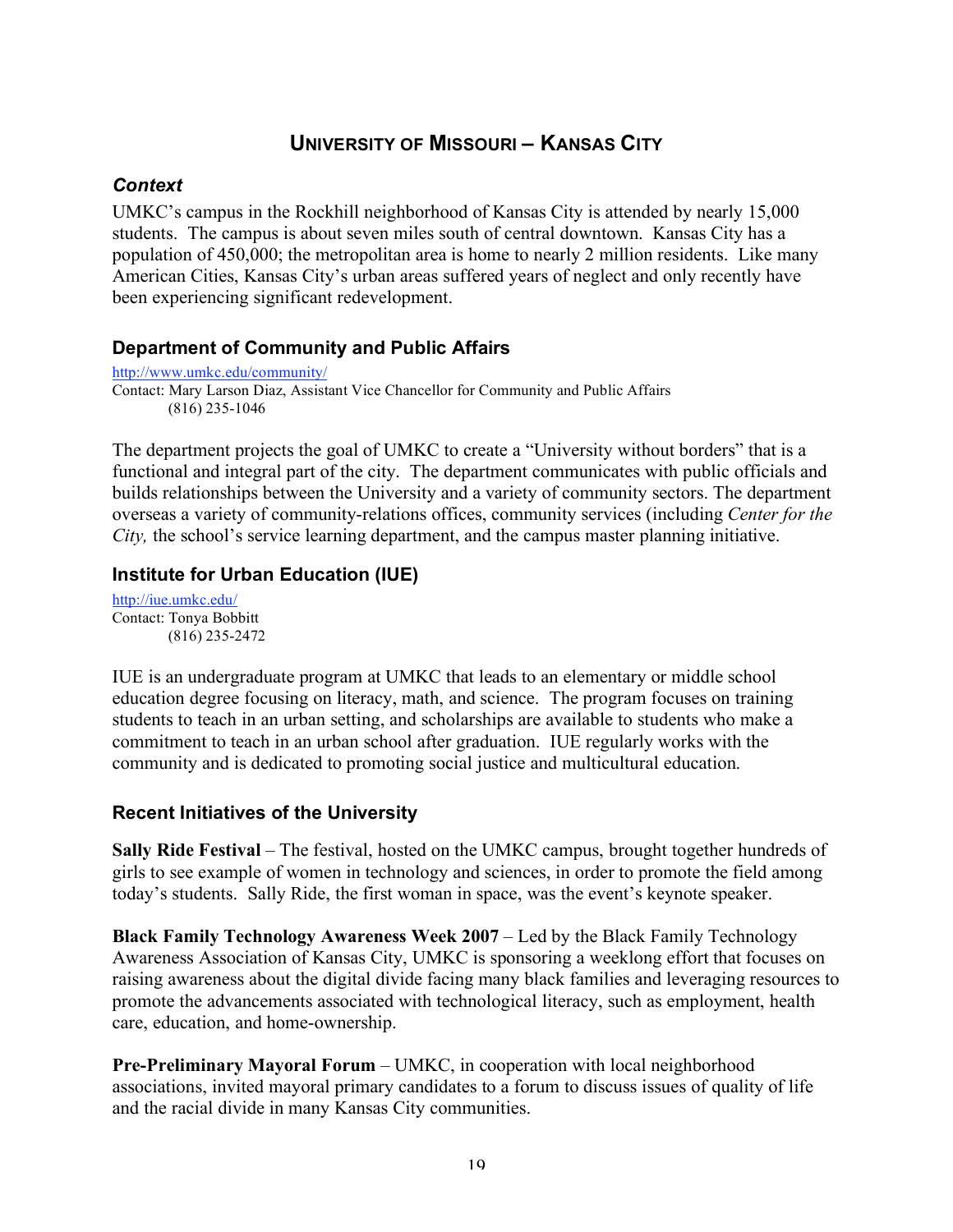# **UNIVERSITY OF MISSOURI - ST LOUIS**

### *Context*

About 15,000 students attend UMSL's Urban, 300+ acre campus located in St Louis' North County, approximately 10 miles northwest of downtown. The city has a population of 350,000 within the metropolitan area of nearly 3 million people.

# **Community Partnership Project**

http://www.umsl.edu/~conted/cpp/ Contact: Kay Gasen, Director (314) 516-5269

The community partnership project links resources of the University and its extensions to develop community partnerships based on the needs and priorities of residents and communities in St. Louis. The project's primary objectives include convening research teams, hosting workshops and conferences, offering education and technical assistance, provide support to faculty and students for community service, and building connections between the university and external initiatives.

### **Public Policy Research Center**

http://pprc.umsl.edu/ Contact: (314) 516-5273

The Public Policy and Research Center analyzes and evaluates public policies and researches policy issues. It has three key areas of focus: Applied Research, Metropolitan Information and Data Analysis Services, and Public Finance. The research center publishes policy briefs, occasional papers, books, research papers, and more on a gamut of topics from environment to child care to faith-based initiatives.

# **Recent Initiatives of the University**

**Community Building Conversation –** Each month, the community partnership program holds a community conversation about developing alternative approaches to solving social problems and community development issues. In April, for example, the director of local program, "Beyond Housing," discussed the asset-building work of his organization.

**Free Tax Prep –** Students from the college of business annually offer free tax preparation assistance to low-income taxpayers and senior citizens. The service is offered at multiple times and locations throughout the tax season, ending April 15. It is part of the school's Volunteer Income Tax Assistance (VITA) program, which the school has participated in for 33 years.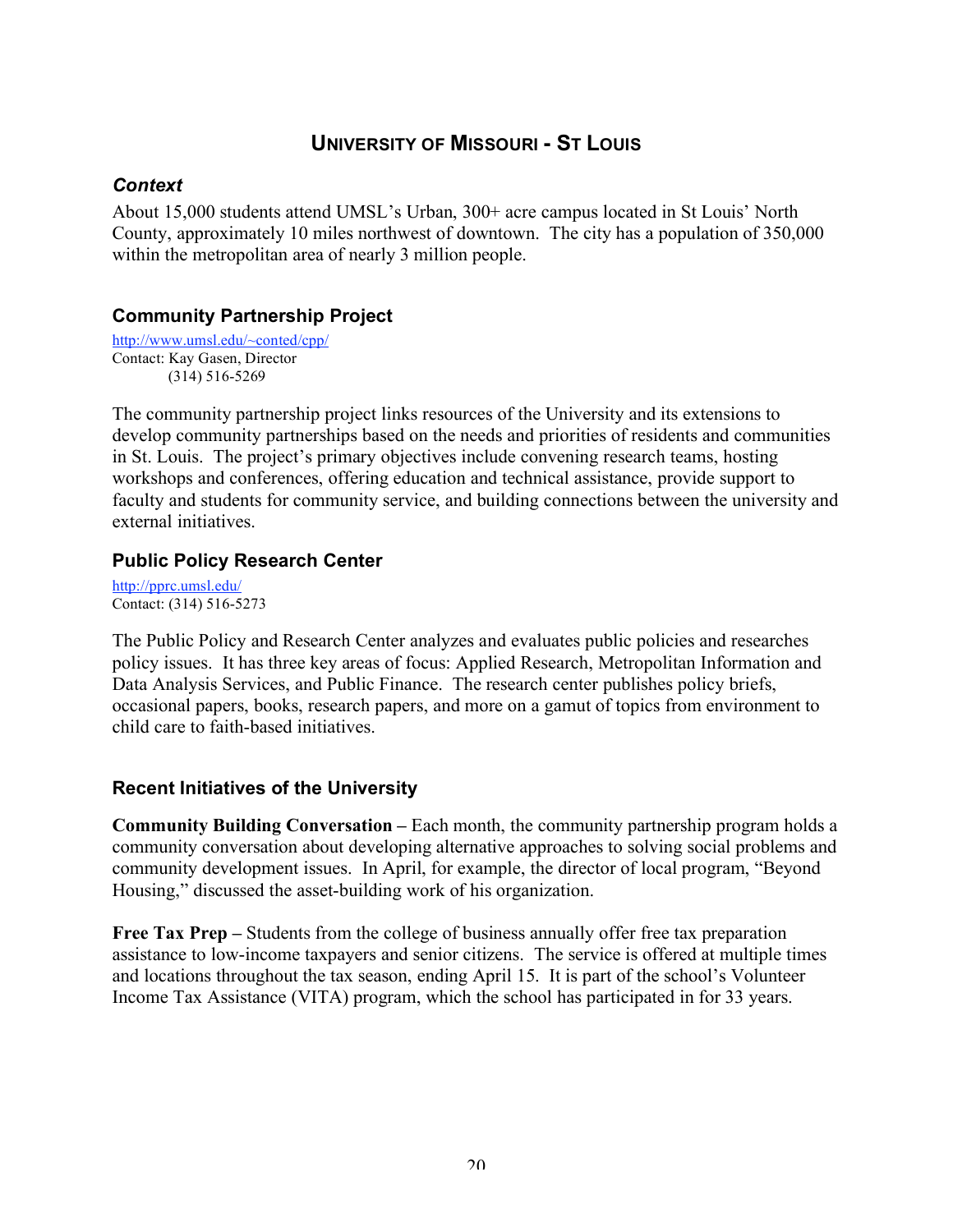# **UNIVERSITY OF NEW ORLEANS**

### *Context*

UNO, with approximately 16,000 students, was built initially as a commuting school and has since expanded to be the second largest University in Louisiana and has six campuses. The main campus is located on the southern shore of Lake Pontchartrain in a relatively wealthy area of the city. Situated on high ground, it was not significantly damaged by Hurricane Katrina.

#### **University of New Orleans' Strategic Plan**

http://www.upcom.uno.edu/docs/UNOStrategicPlan2005\_2010.pdf

Goal 5 of UNO's strategic plan, created in 2005, is to, *"Expand community engagement to support the economic, social, and cultural development of the city and region."* Community outreach will focus on four initiatives, which focus on technology and research, educational reform, and nonprofit partnerships.

### **Recent Initiatives**

**Public Lecture Series -**Beginning in January and continuing through the spring of 2007, the University is offering a lecture series on the history of New Orleans that is free and open to the public. This is the third such public lecture series offered since 2002, and the programs have been well attended, according to University Administrators.

**Planning for a Carless Evacuation –** Twenty-six percent of New Orleans residents do not have cars and thousands of these residents spent days awaiting rescue after Katrina. To address the need to plan for carless urban citizens during disasters, University researchers are evaluating plans and developing tools and policies to better prepare New Orleans and national cities to address this issue. The team established to research this problem is led by UNO faculty and supported by researchers and academics throughout the country. The program has set up a web site, available at http://www.carlessevacuation.org/.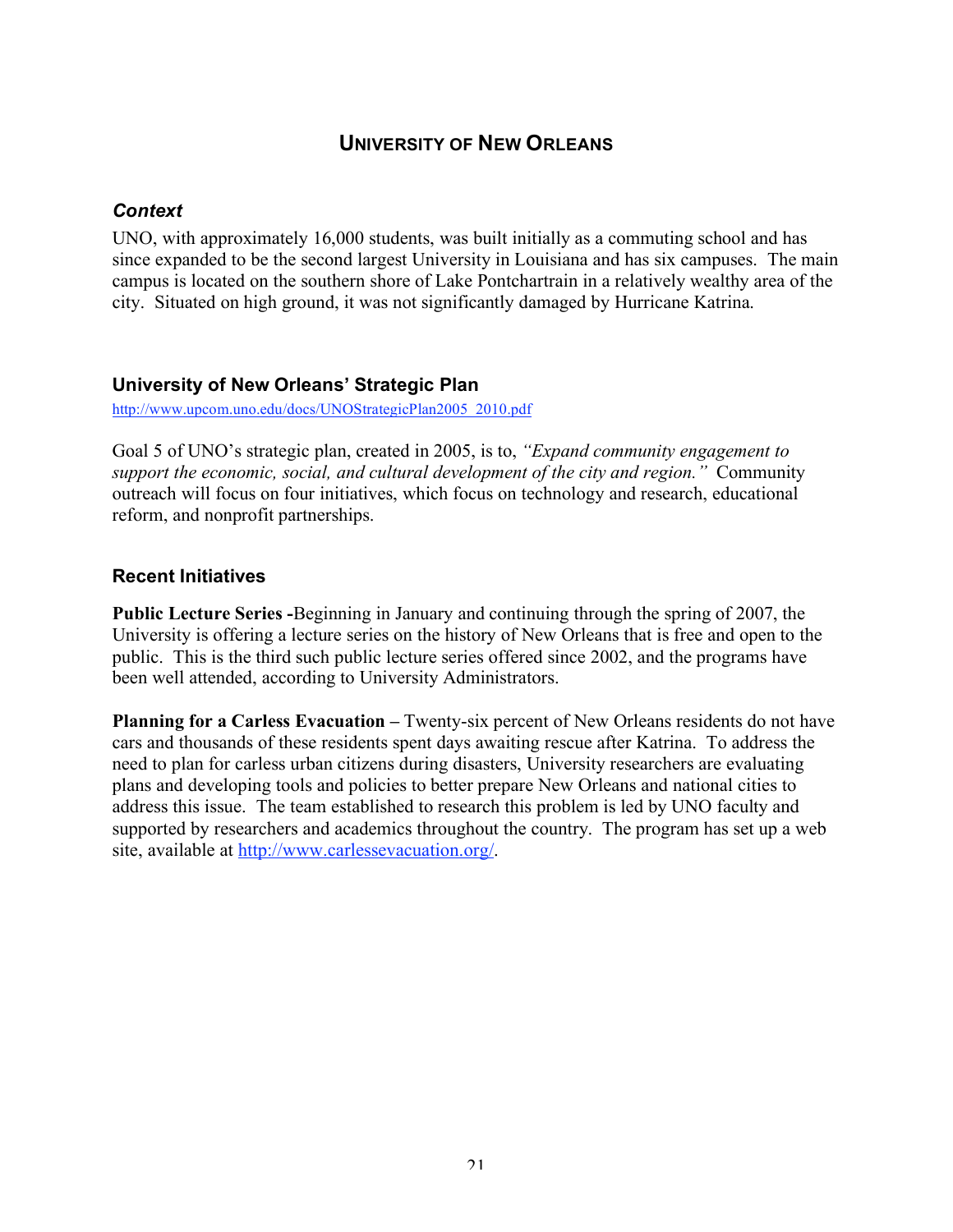# **CITY UNIVERSITY OF NEW YORK**

### *Context*

The City University of New York is the largest urban university system in the United States. It is made up of 11 colleges, 6 junior colleges, graduate and journalism schools, a law school, and a school of biomedical education. Enrollment in all of its programs combined exceeds 400,000 students.

#### **The Colin Powell Center for Policy Studies**

http://www1.ccny.cuny.edu/ci/cpowellcenter/

The Colin Powell Center is involved in community engagement through its service learning programs, for which it partners with dozens of community organizations, policy research that seeks to address issues in Harlem, and by providing financial support to students through service-learning fellowships, and to faculty through project grants.

#### **The Urban Health Collaborative**

http://www1.cuny.edu/academics/centers-and-institutes/urban-health.html

"The CUNY Urban Health Collaborative (UHC) was created in Spring 2000 in order to strengthen teaching, research and practice in urban health within the City University of New York. With more than 200,000 students who reflect the diversity of the city and more than 100 health-related academic programs, CUNY brings a wealth of resources to the study of urban health." (cuny.edu)

# *Recent Initiatives*

**CUNY Campaign Against Diabetes** – Recognizing the urban diabetes epidemic and its effects in New York City, CUNY began a comprehensive and significant program to mobilize research, teaching, and service resources to improve the management and prevention of diabetes.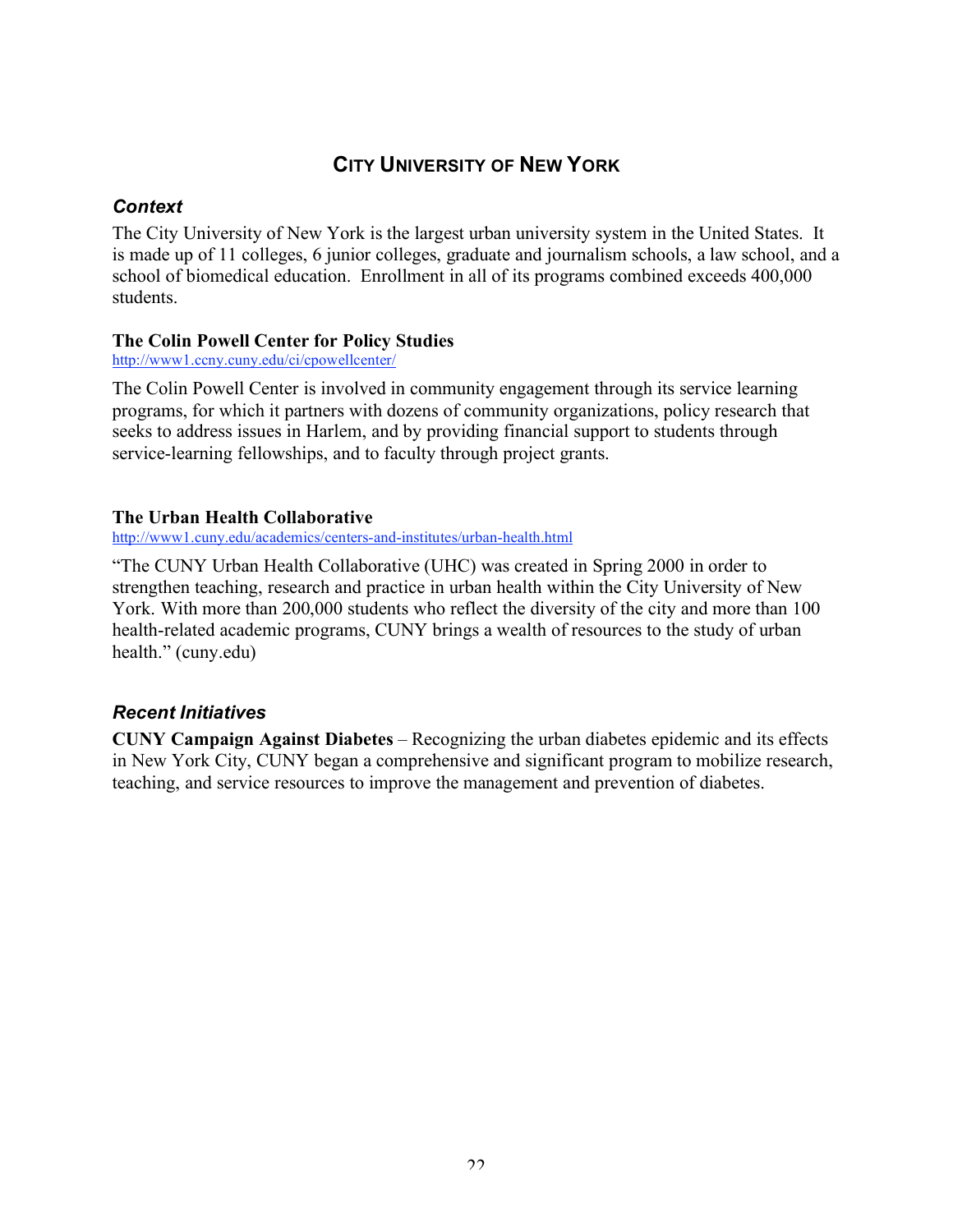# **NORTH CAROLINA STATE UNIVERSITY**

### *Context*

NCSU's 3.3 square-mile campus is located approximately 2.5 miles west of downtown Raleigh, a city with a population of 360,000 (the Raleigh metropolitan area has a population of nearly 1 million). NCSU is the largest university in North Carolina with enrollment of over 30,000 students.

# **Office of Extension, Engagement and Economic Development (EEED)**

#### http://www.ncsu.edu/extension/

Contact: James J. Zuiches, Ph.D., Vice Chancellor (919) 513-0388

The office provides support and visioning to the plethora of community partnerships at North Carolina State by involving and engaging University departments and external partners to leverage University resources to improve North Carolina's economy and quality of life. EEED oversees community engagement in ten categories, including business and industry, youth and health, agriculture and environment, and other related categories. Within each category, the University maintains several partnerships between academic departments and the community.

### **Selection of Outreach Programs within EEED**

**The Center for Urban Affairs and Community Services (CUACS)** – This department serves the Raleigh area and North Carolina citizens through research and partnerships in six focus areas: education, environment, community development, criminal justice, workforce development, and health and human services. For example, CUACS had administered a survey among public housing residents in regards to public services, another to better understand crime perceptions, and a third to understand the state of citizens' air quality awareness. The center also acted as an advisor for Raleigh's brownfield redevelopment program and evaluated North Carolina's substance abuse services. More information can be found at the Center's web page, http://www.cuacs.ncsu.edu/.

**Urban Forestry Outreach –** Under increasing development pressures on North Carolina forests, the program advises landowners, professionals, and civic leaders of mutually-beneficial alternatives to further deforestation. Specifically, the initiative focuses on methods of land protection, competitive economic uses of existing forest areas, and creating synergy between urban growth and forest conservation. The outreach project's website is available online at http://www.ces.ncsu.edu/nreos/forest/sp.htm.

# **Selection of Engagement Initiatives**

**Computer Science Majors Renovate Middle School Labs** – Students combined with North Carolina Goodwill and Microsoft to prepare 25 donated computers with appropriate software updates and needed refurbishments and established two new computer labs in a local middle school. The project led to the local Association of Computing Machinery chapter winning the organization's national 2003-2004 Outstanding Community Service Award.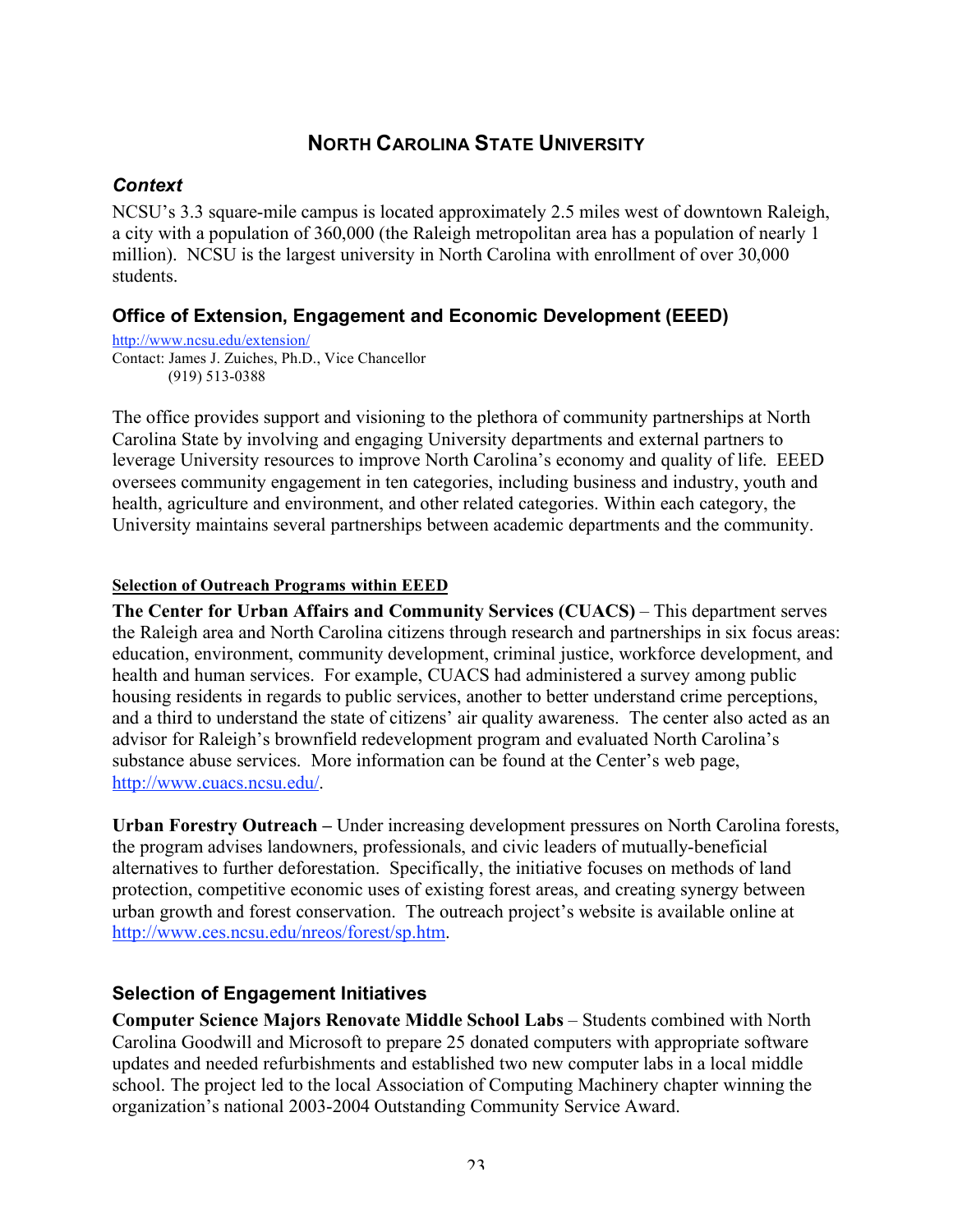# **PORTLAND STATE UNIVERSITY**

### *Context*

The metropolitan Portland area is home to about 2 million residents, 500,000 of whom live in Portland proper. PSU's downtown campus has enrollment of nearly 25,000 students and is Oregon's largest public university. The University is involved with many community and regional projects, emphasizing the arts, environmental sustainability, and social justice in most of their outreach efforts.

### **Center for Academic Excellence**

http://www.pdx.edu/cae/ Contact: Kevin Kecskes, Director of Community-University Partnerships (503) 725-5642

CAE is a centralized location with information about all of the partnerships with which the University is engaged, including an innovative GIS-based database that displays hundreds of the University's partnerships. CAE organizes the plethora of partnerships by category and location, and promotes the University's civic engagement.

# **Student Activities and Leadership Program (SALP)**

http://web.pdx.edu/~salp/ Contact: (503) 725-4452

PSU's student organizations are actively involved in the Portland community. Students focus on a variety of topics such as education and social justice issues; students also lobby local and state governments. There are 13 registered students organizations dedicated to service and advocacy issues.

# **Selection of Partnerships**

**Portland Regional Assets –** PSU's institute of Portland Metropolitan Studies, partners with Portland's Regional Partners for Business to develop studies and a quarterly newsletter addressing regional economic issues. The newsletter researches competitiveness strategies and focuses on how Portland compares with 13 key competitor regions and how changes in Portland and in these competitor regions affect Portland's competitiveness.

**Mt. Hood Kiwanis Camp for Children and Adults with Disabilities** – an experimental college course where interested students enroll as counselors and work to provide children and adults with disabilities with camping and recreation experiences.

**El Programa Hispano** – The department of foreign language, in cooperation with Portland Catholic Charities, provide an array of social and mental health services to low-income, non-English speaking Latinos in the Portland area. The goal seeks to improve the Hispanic community's quality of life while allowing PSU Spanish students to use and improve their Spanish language skills and knowledge of Latino culture.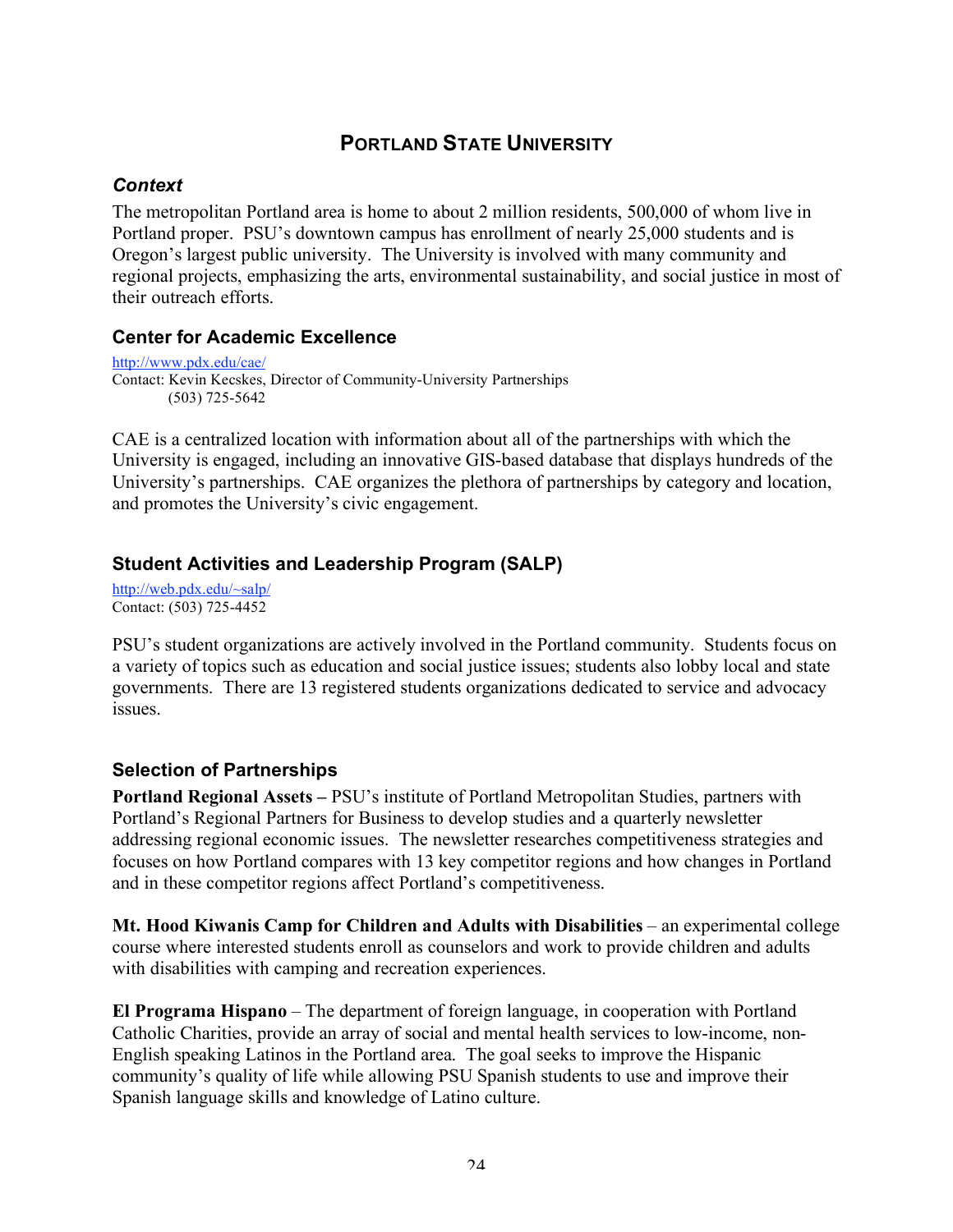# **TEMPLE UNIVERSITY**

# *Context*

Temple's 254 acre campus in North Philadelphia is attended by over 30,000 students. Just north of the central city, North Philadelphia weathered significant decline beginning in the years following World War II. In recent years, parts of the area are experiencing resurgence and redevelopment, and it remains among the most diverse neighborhoods in Philadelphia, home to the second-most diverse university in the country. Philadelphia's population is 1.5 million and nearly 6 million people live in its metropolitan area.

# **Office of Community Service**

http://www.temple.edu/community\_service/ Contact: Monica Hankins, Assistant Director for Community Relations (215) 204-7505

The office of community service seeks to provide students with the resources and guidance necessary to become active and positive contributors for social change. There are three service organizations within the office: the Temple University Community Service Association (http://www.temple.edu/tucsa/), the Residential Organization for Community Service (http://www.temple.edu/rocs), and the Temple Chapter of Habitat for Humanity (http://www.temple.edu/community\_service/habitatchapter.htm)

The office meets with local communities and residents to identify needs and work collaboratively to create programs and engage students. Some programs include community clean-ups, snow shoveling service, and the creation and maintenance of a neighborhood garden. The office also offers spring and winter break "immersion-service" trips, where students spend a week or more volunteering on fast-paced, high-impact service projects.

### **Selection of Temple Community Programs**

http://www.temple.edu/community/c\_impact.html

**Human Resources Community Outreach Program** – two full-time HR staff members work to increase the number of residents from surrounding neighborhoods who work at the University. Local residents are offered targeted training programs, such as resume writing and improving interviewing skills. Students are engaged with the community during these workshops, and in its first three months, the program has resulted in 125 target-area employees being hired.

**Pan-African Studies Community Education Program (PASCEP)** – Led by a small staff and over 80 volunteer faculty members, PASCEP offers a wide variety of practical and enrichment classes for community members at a very low cots (less than \$50 per class). The dozens of available classes range from GED preparation to poetry and creative writing to martial arts.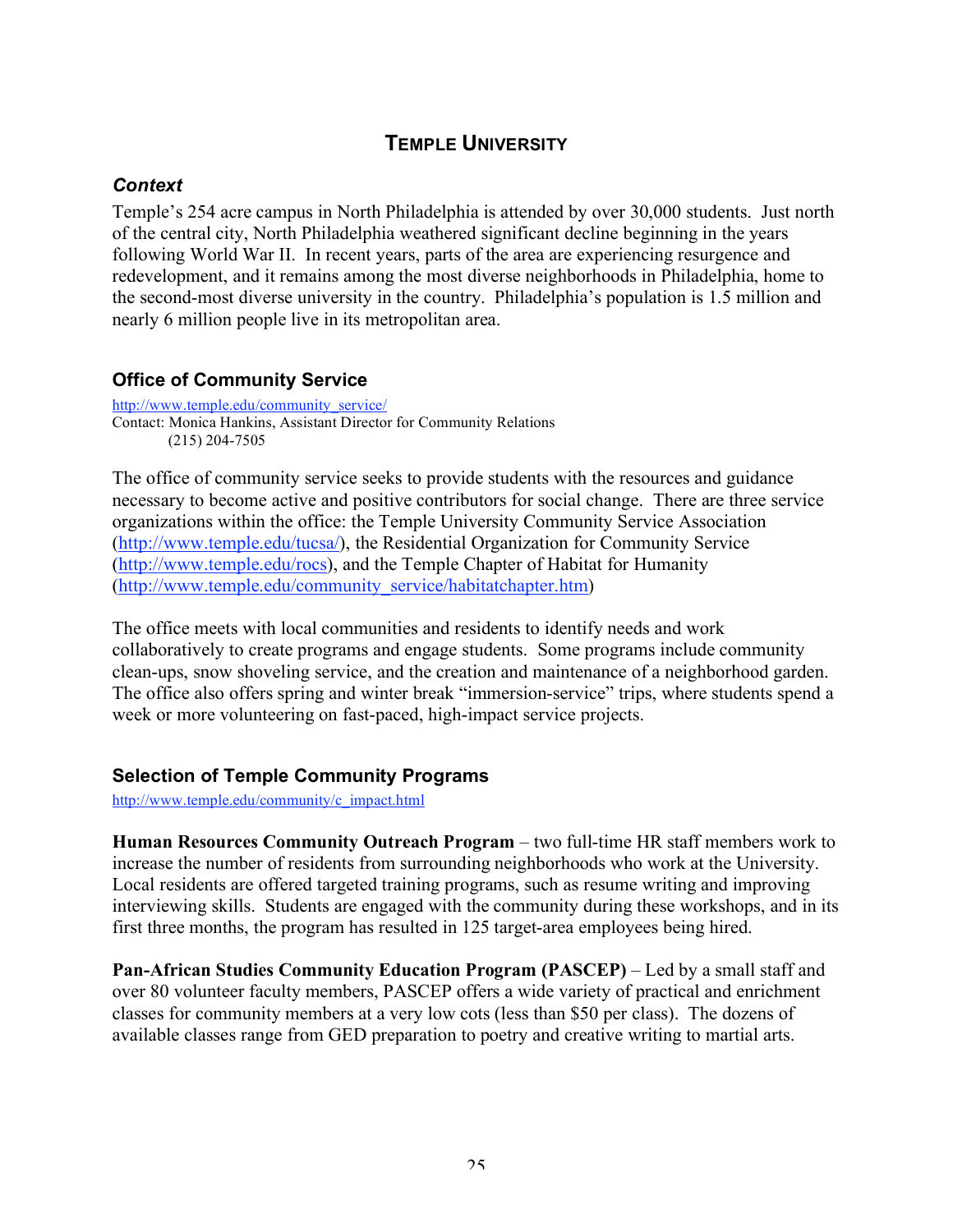# **UNIVERSITY OF TEXAS AT AUSTIN**

### *Context*

The University of Texas at Austin has enrollment of around 50,000 students on its approximately one-square mile urban campus. The population of the City of Austin is about 750,000 and nearly twice that many people live in the metropolitan area.

#### **Office of Community and School Relations**

http://www.utexas.edu/vp/csr/ocr/ Contact: Terry Wilson Associate Vice President for Community and School Relations (512) 232-4850

This office seeks to provide a mutual understanding and build relationships between the University and communities throughout Texas. The office promotes public service projects and coordinates outreach efforts. The office's outreach programs are primarily educational in nature and seek to improve area students' performance and promote diversity.

#### **Volunteer and Service Learning Center**

http://deanofstudents.utexas.edu/vslc/index.php Contact: (512) 471-6161

The VSLC promotes service learning and links student volunteers with civic initiatives. Each year, more than 8,000 students participate in more than 14 programs throughout the community. The primarily student-run organization works on a variety of student programs, such as helping the homeless, mentoring local children, and raising AIDS awareness among the student body.

#### **Recent Initiatives**

Neighborhood Beautification – Over 2,000 students, faculty, and staff members volunteered to clear brush, pick up trash, and assist with landscaping in the north Austin neighborhoods. Beginning in 1999, each year, the University has worked with local schools, organizations, and businesses to implement neighborhood beautification projects throughout Austin communities.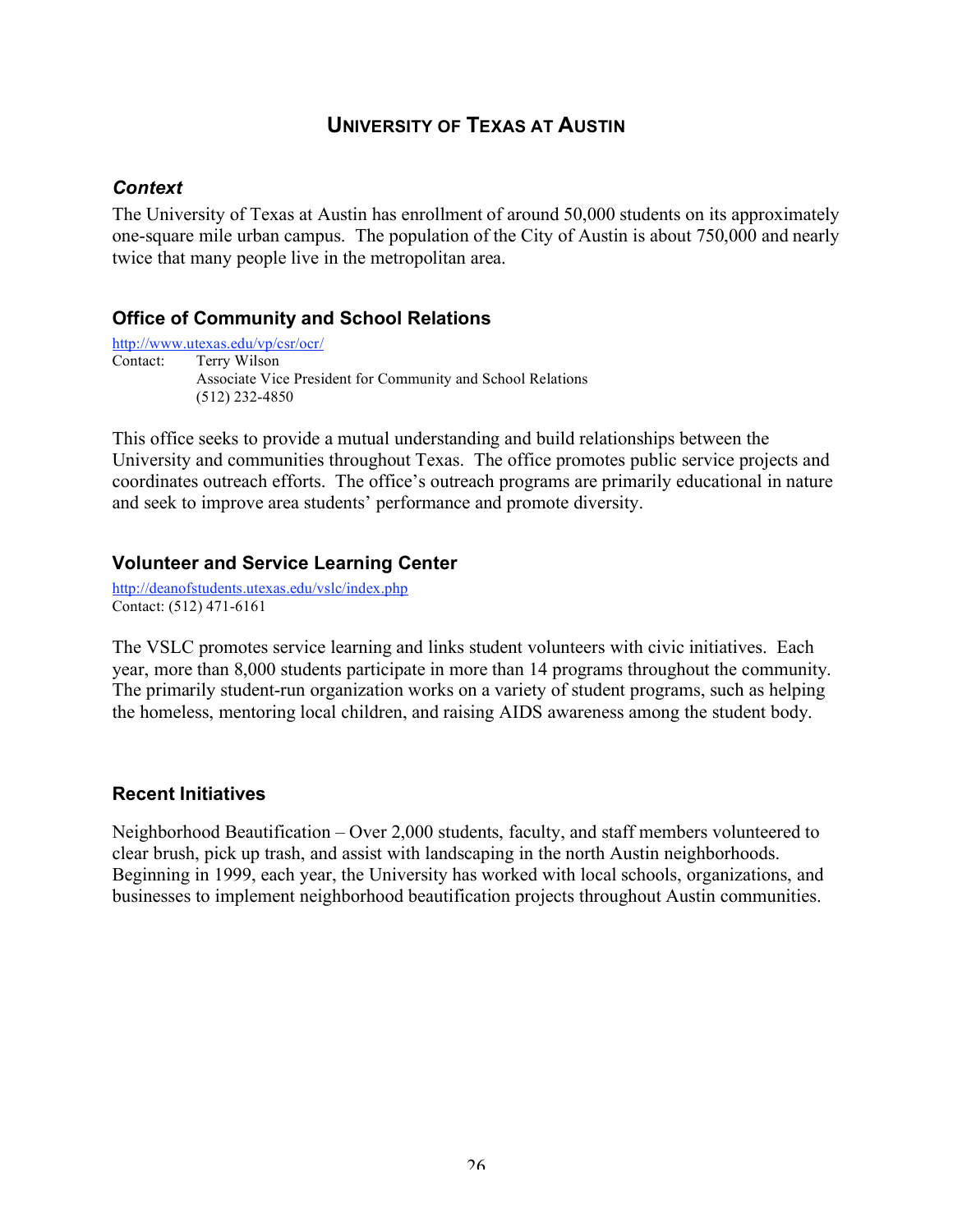# **VIRGINIA COMMONWEALTH UNIVERSITY**

### *Context*

VCU is located in downtown Richmond, Virginia. Richmond ("the River City") has a population of around 200,000 people; its metropolitan statistical area is home to nearly 1.2 million residents. The 30,000-student University has two campuses in urban Richmond: the main academic campus and a medical campus.

# **VCU Office of Community Programs**

http://www.vcu.edu/ocp/

The office of community programs overseas the University's community engagements and is the "front door" to the variety of community initiatives at VCU, which includes 16 separate community programs. The programs range from community non-profit capacity building to mentoring programs for at-risk youth. The full list is available from the office's website, listed above.

Following is an example of one of the programs in the University's community outreach portfolio:

#### **VCU Community Solutions**

http://www.vcu.edu/communitysolutions

"VCU Community Solutions connects the university with the community to create opportunities for social change." (VCU 2007)

VCU Community Solutions formed a task force of community leaders, faculty, and the public and over the period of two years determined that VCU Community Solutions would initially focus on early childhood development and youth violence prevention. The department has partnered with 11 community organizations, targeted city offices, and several national organizations that focus on the identified community priorities.

# **Recent Initiatives**

**Center for Environment Life Sciences** – A community member, Inger Rice, pledged \$2 million for the construction of a 6,000 square foot center, to be constructed on an ecologically vibrant 343 acre parcel in Richmond. Youth from community schools will be able to collect samples from the nature preserve and immediately analyze them in the center, which will be outfitted with all the necessary equipment and enjoy faculty support. VCU contributed \$500,000 towards the project.

**"Give Kids a Smile Day" –** In January, VCU partnered with the Virginia Dental Association to offer free preventive dental care to area youth, in an effort to bring attention to the epidemic of untreated oral disease among disadvantaged children. The program started in 2003 and in 2006, nearly 90 dental students and professionals took part.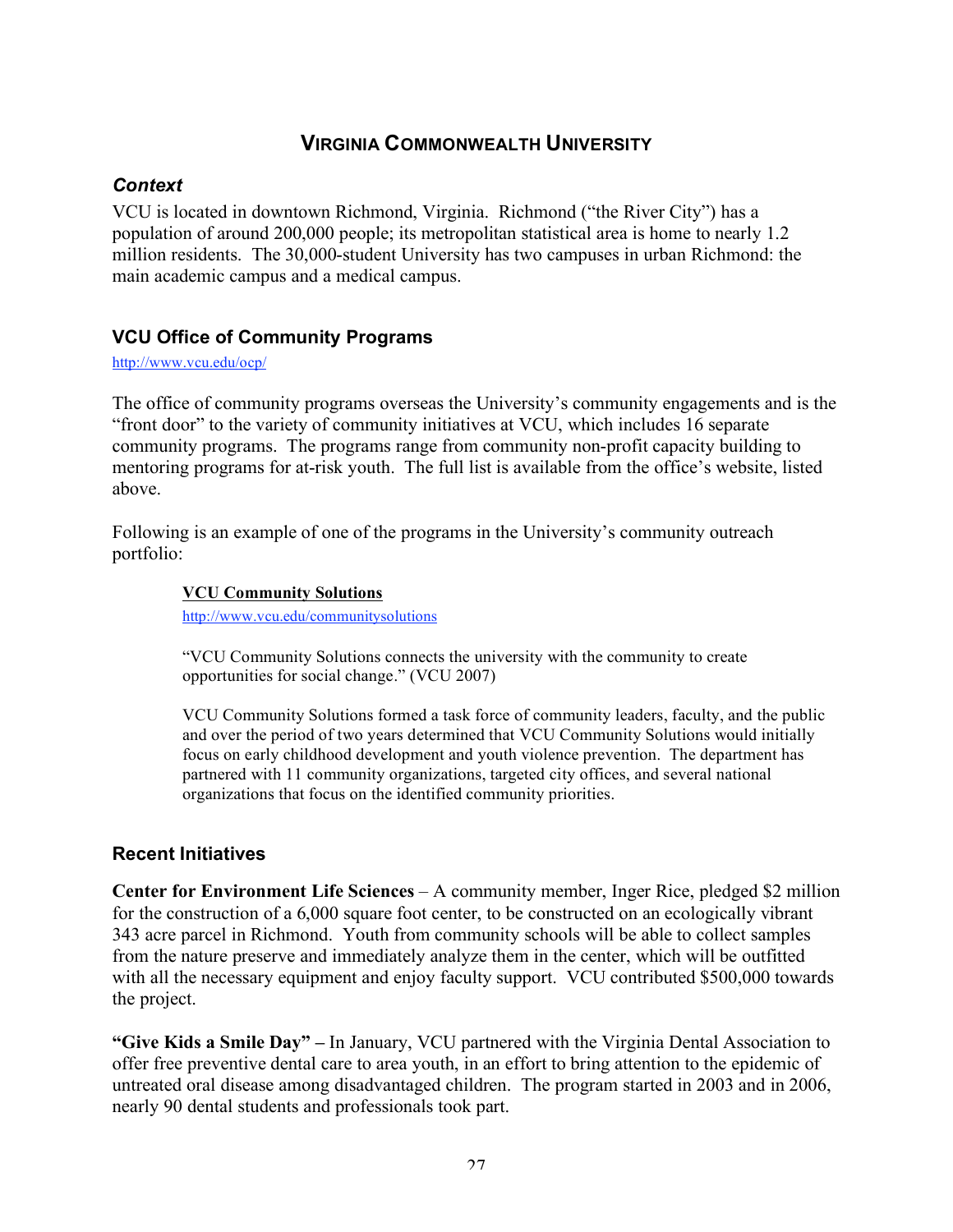# **APPENDIX: RANKINGS OF USUS BY ENROLLMENT, AREA POPULATIONS, AND LOCAL ECONOMIC IMPACTS**

| r apič 1. četovni bol 1.11. červi blitos Organizov by |            | <b>Dragont</b> Emplement<br>Urban Core Area | Metropolitan Area |
|-------------------------------------------------------|------------|---------------------------------------------|-------------------|
|                                                       | Enrollment | (in thousands)                              | (in thousands)    |
| <b>City University of New York</b>                    | 400,000    | 8100                                        | 18800             |
| University of Minnesota                               | 50,000     | 350                                         | 3100              |
| University of Texas at Austin                         | 50,000     | 750                                         | 1500              |
| Florida International University                      | 38,000     | 400                                         | 5500              |
| University of Cincinnati                              | 35,200     | 331                                         | 2100              |
| University of Houston                                 | 35,000     | 2000                                        | 5000              |
| <b>Temple University</b>                              | 34,000     | 1500                                        | 6000              |
| North Carolina State University                       | 31,000     | 360                                         | 1000              |
| Virginia Commonwealth University                      | 30,000     | 220                                         | 1200              |
| Indiana University-Purdue Indy                        | 30,000     | 791                                         | 1900              |
| University of Colorado-Denver                         | 27,000     | 500                                         | 2400              |
| Georgia State University                              | 26,100     | 500                                         | 5100              |
| <b>Portland State University</b>                      | 24,000     | 500                                         | 2000              |
| University of Akron                                   | 23,400     | 200                                         | 700               |
| University of Memphis                                 | 21,000     | 681                                         | 1250              |
| University of Alabama Birmingham                      | 16,500     | 250                                         | 1200              |
| University of New Orleans                             | 16,000     | 485                                         | 4300              |
| University of Missouri- St Louis                      | 15,000     | 350                                         | 3000              |
| University of Missouri- Kansas City                   | 15,000     | 450                                         | 2000              |

### **Table 1. Urban Serving Universities Organized by Student Enrollment**

### **Table 2. Urban Serving Universities Organized by Population of Urban Core**

|                                     | Urban Core     | Metropolitan Area |            |
|-------------------------------------|----------------|-------------------|------------|
|                                     | (in thousands) | (in thousands)    | Enrollment |
| <b>City University of New York</b>  | 8100           | 18800             | 400000     |
| University of Houston               | 2000           | 5000              | 35000      |
| <b>Temple University</b>            | 1500           | 6000              | 34000      |
| Indiana University-Purdue Indy      | 791            | 1900              | 30000      |
| University of Texas at Austin       | 750            | 1500              | 50000      |
| University of Memphis               | 681            | 1250              | 21000      |
| University of Colorado-Denver       | 500            | 2400              | 27000      |
| Georgia State University            | 500            | 5100              | 26100      |
| <b>Portland State University</b>    | 500            | 2000              | 24000      |
| University of New Orleans           | 485            | 4300              | 16000      |
| University of Missouri- Kansas City | 450            | 2000              | 15000      |
| Florida International University    | 400            | 5500              | 38000      |
| North Carolina State University     | 360            | 1000              | 31000      |
| University of Minnesota             | 350            | 3100              | 50000      |
| University of Missouri- St Louis    | 350            | 3000              | 15000      |
| University of Cincinnati            | 331            | 2100              | 35200      |
| University of Alabama Birmingham    | 250            | 1200              | 16500      |
| Virginia Commonwealth University    | 220            | 1200              | 30000      |
| University of Akron                 | 200            | 700               | 23400      |